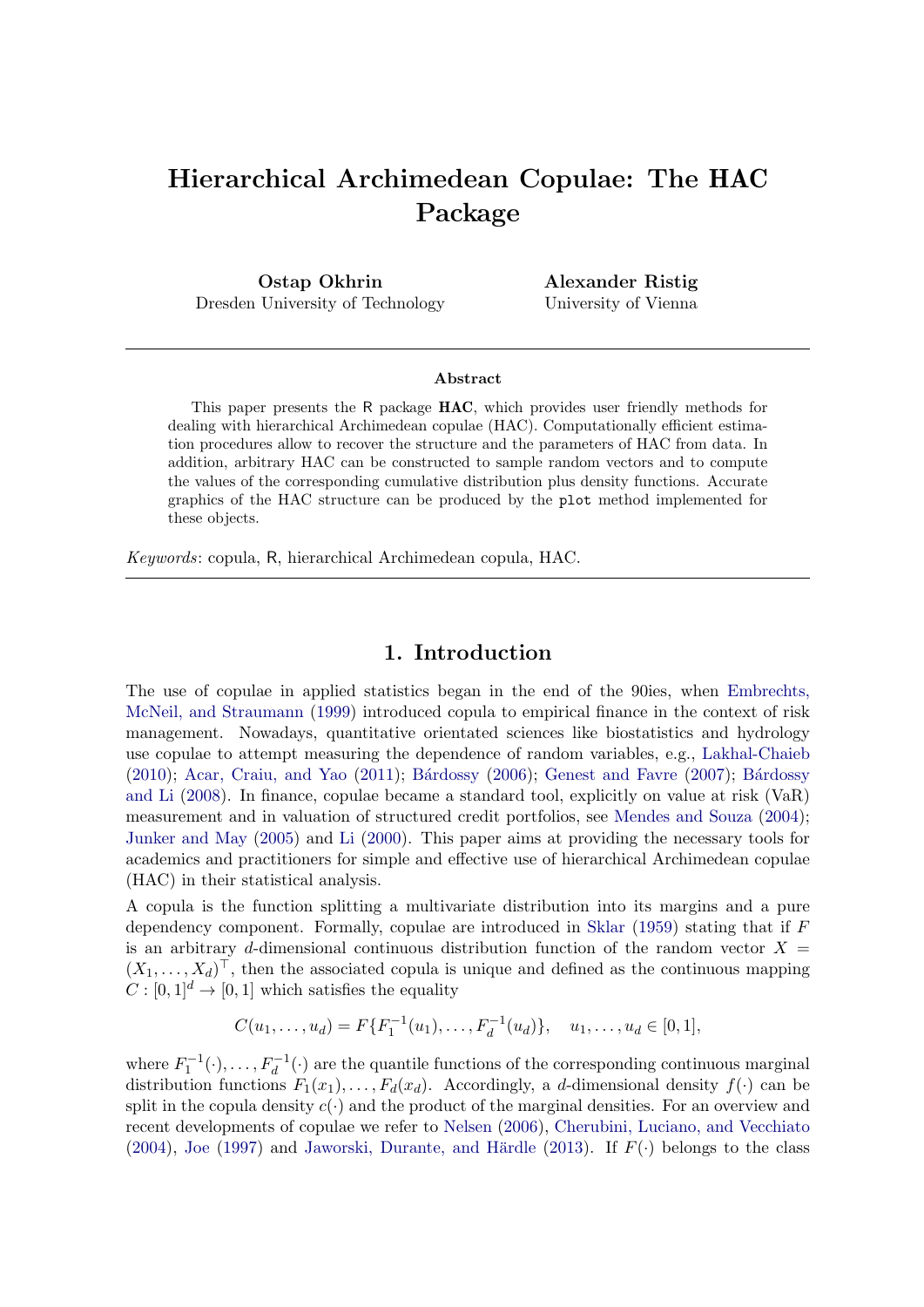of elliptical distributions, then  $C(\cdot)$  is an elliptical copula, which in most cases cannot be given explicitly because the distribution function  $F(\cdot)$  and the inverse marginal distributions  $F_i(\cdot)$  usually have integral representations. One of the classes that overcomes this drawback of elliptical copulae is the class of Archimedean copulae, which, however, is very restrictive yet for moderate dimensions. Among other R (R [Core Team](#page-21-3) [2014\)](#page-21-3) packages dealing with Archimedean copula (see for example [Dutang](#page-19-5) [2014\)](#page-19-5), we would like to mention the copula and the fCopulae package, c.f. [Yan](#page-22-0) [\(2007\)](#page-22-0); [Kojadinovic and Yan](#page-20-6) [\(2010\)](#page-20-6); [Hofert and Maechler](#page-20-7) [\(2011\)](#page-20-7); [Hofert, Kojadinovic, Maechler, and Yan](#page-20-8) [\(2014\)](#page-20-8) and [Wuertz](#page-21-4) et al. [\(2013\)](#page-21-4).

HAC generalize the concept of simple Archimedean copulae by substituting (a) marginal distribution(s) by a further HAC. This class is thoroughly analyzed in [Embrechts, Lindskog,](#page-19-6) [and McNeil](#page-19-6) [\(2003\)](#page-19-6); [Whelan](#page-21-5) [\(2004\)](#page-21-5); [Savu and Trede](#page-21-6) [\(2010\)](#page-21-6); [Hofert](#page-20-9) [\(2011\)](#page-20-9); [Okhrin, Okhrin,](#page-21-7) [and Schmid](#page-21-7) [\(2013b\)](#page-21-7). The first sampling algorithms for special HAC structures were provided by the QRMlib package of [McNeil and Ulman](#page-21-8) [\(2011\)](#page-21-8), which is not updated anymore, but several functions were ported to the **QRM** package (see [Pfaff and McNeil](#page-21-9) [2013\)](#page-21-9). [Hofert](#page-20-10) [and Maechler](#page-20-10) [\(2012\)](#page-20-10) presented the comprehensive nacopula package which, among other features, allows sampling from arbitrary HAC and was integrated into the package copula from version 0.8-1 on. The central contribution of the HAC package [\(Okhrin and Ristig](#page-21-10) [2014b\)](#page-21-10) is the estimation of the parameter and the structure for this class of copulae, as discussed in [Okhrin, Okhrin, and Schmid](#page-21-11) [\(2013a\)](#page-21-11), including a simple and intuitive representation of HAC as R objects of the class 'hac'. We provide several maximum likelihood (ML) based estimation procedure, which determine the parameter and the structure simultaneously as well as procedures for a predetermined structure estimating only the parameters. The asymptotic properties of the procedures are rigorously studied in the literature, e.g., see [Okhrin](#page-21-11) et al.  $(2013a)$  and Górecki, Hofert, and Holeña  $(2014)$ . Besides, the package offers functions for producing graphics of the copula's structure, for sampling random vectors from a given copula and for computing values of the corresponding distribution and density. An earlier version of this paper, for HAC 1.0-0, has been published as [Okhrin and Ristig](#page-21-12) [\(2014a\)](#page-21-12).

The paper is organized as follows. Section [2](#page-1-0) describes shortly the theoretical aspects of HAC and its estimation. Section [3](#page-5-0) presents the functions of the HAC package and Section [4](#page-14-0) a simulation study. Section [5](#page-19-7) concludes.

### 2. Hierarchical Archimedean copulae

<span id="page-1-0"></span>As mentioned above, the large class of copulae, which can describe tail dependency, nonellipticity, and, most importantly, has close form representation

$$
C(u_1, \ldots, u_d; \theta) = \phi_{\theta} \left\{ \phi_{\theta}^{-1}(u_1) + \cdots + \phi_{\theta}^{-1}(u_d) \right\}, \quad u_1, \ldots, u_d \in [0, 1], \tag{1}
$$

where  $\phi_{\theta}(\cdot) \in \mathfrak{L} = \{ \phi_{\theta} : [0; \infty) \to [0, 1] | \phi_{\theta}(0) = 1, \phi_{\theta}(\infty) = 0; (-1)^{j} \phi_{\theta}^{(j)} \geq 0; j \in \mathbb{N} \}$  and  $(-1)^{j}\phi_{\theta}^{(j)}$  $\theta^{(J)}(\alpha)$  being non-decreasing and convex on  $[0,\infty)$ , for  $x > 0$ , is the class of Archimedean copulae. The function  $\phi(\cdot)$  is called the generator of the copula and commonly depends on a single parameter  $\theta$ . For example, the Gumbel generator is given by  $\phi_{\theta}(x) = \exp(-x^{1/\theta})$  for  $0 \leq x \leq \infty$ ,  $1 \leq \theta \leq \infty$ . Detailed reviews of the properties of Archimedean copulae can be found in McNeil and Nešlehová [\(2009\)](#page-21-13) and in [Joe](#page-20-4) [\(1997\)](#page-20-4).

A disadvantage of Archimedean copulae is the fact that the multivariate dependency structure is very restricted, since it typically depends on a single parameter of the generator function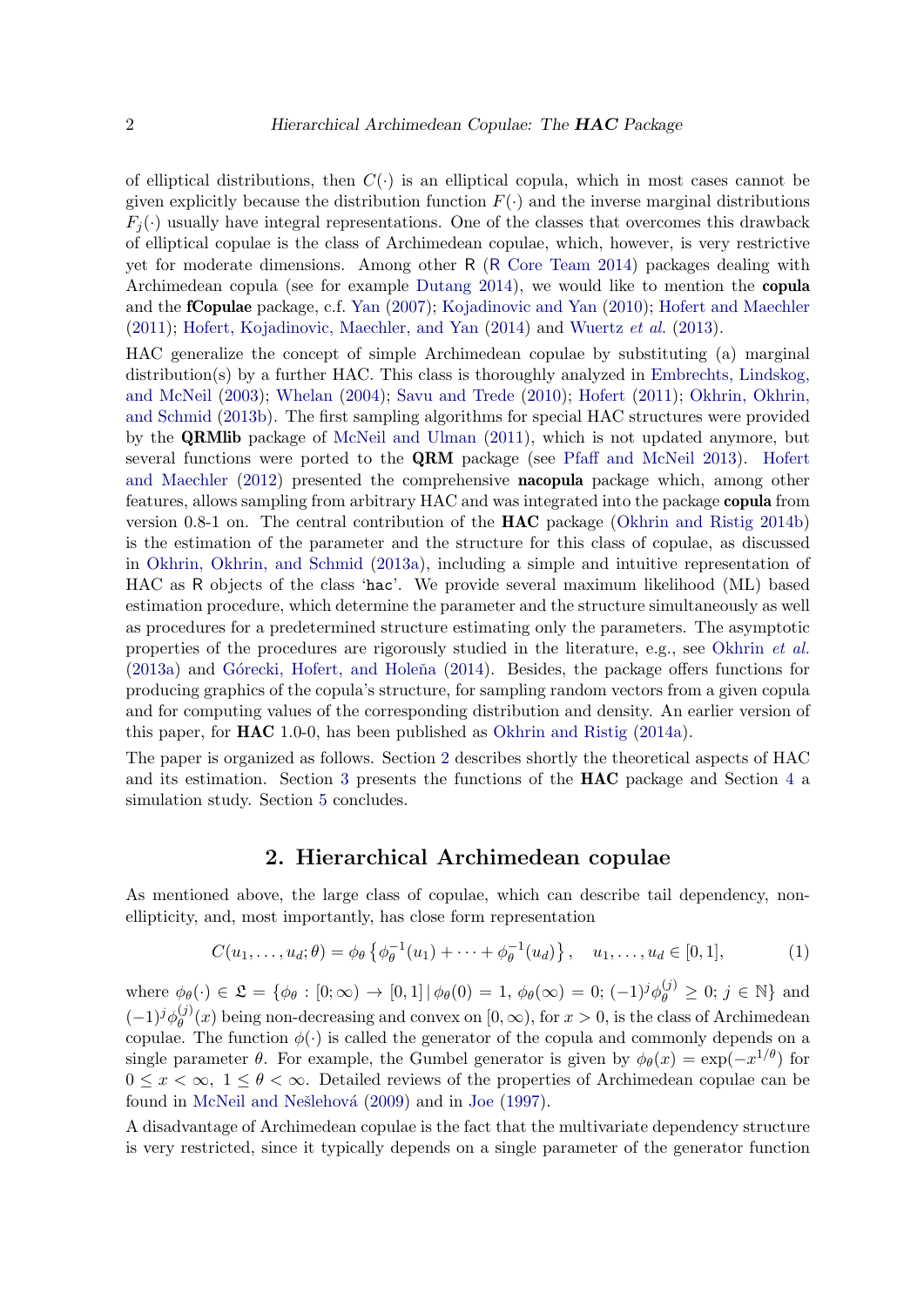

<span id="page-2-1"></span>Figure 1: Fully and partially nested Archimedean copulae of dimension  $d = 4$  with structures  $s = (((12)3)4)$  on the left and  $s = ((43)(12))$  on the right.

 $\phi(\cdot)$ . Moreover, the rendered dependency is symmetric with respect to the permutation of variables, i.e., the distribution is exchangeable. HAC (also called nested Archimedean copulae) overcome this problem by considering the compositions of simple Archimedean copulae. For example, the special case of four-dimensional fully nested HAC can be given by

<span id="page-2-0"></span>
$$
C(u_1, u_2, u_3, u_4) = C_3 \{ C_2(u_1, u_2, u_3), u_4 \}
$$
  
=  $\phi_3 \{ \phi_3^{-1} \circ C_2(u_1, u_2, u_3) + \phi_3^{-1}(u_4) \},$  (2)

where  $C_j(u_1,\ldots,u_{j+1}) = \phi_j[\phi_j^{-1}\{C_{j-1}(u_1,\ldots,u_j)\} + \phi_j^{-1}(u_{j+1})], j = 2,\ldots,d-1$ , and  $C_1 =$  $\phi_1\{\phi_1^{-1}(u_1)+\phi_1^{-1}(u_2)\}\.$  The functional form of  $C_j(\cdot)$  indicates that the composition can be applied recursively. A different segmentation of the variables leads naturally to more complex HAC. In the following, let d-dimensional HAC be denoted by  $C(u_1, \ldots, u_d; s, \theta)$ , where  $\theta$ denotes the vector of feasible dependency parameters and  $s = ( \ldots (i_g i_k) i_\ell \ldots )$  the structure of the entire HAC, where  $i_m \in \{1, \ldots, d\}$  is a reordering of the indices of the variables with  $m = 1 \ldots, d$ , and  $g, k, \ell \in \{1, \ldots, d : g \neq k \neq \ell\}$ . Structures of subcopulae are denoted by  $s_j$  with  $s = s_{d-1}$ . For instance, the structure according to Equation [2](#page-2-0) is  $s = (s_2)4$  with  $s_j = (s_{j-1}(j+1)), j = 2, 3$ , for the sucopulae and  $s_1 = (12)$ . A clear definition of the structure is essential, as s is in fact a parameter to estimate. Thus, Equation [2](#page-2-0) can be rewritten as

$$
C(u_1, u_2, u_3, u_4; s = (((12)3)4), \boldsymbol{\theta}) = C\{u_1, u_2, u_3, u_4; (s_2 4), (\theta_1, \theta_2, \theta_3)^{\top}\}\
$$
  
=  $\phi_{\theta_3}(\phi_{\theta_3}^{-1} \circ C_2\{u_1, u_2, u_3; (s_1(3)), (\theta_1, \theta_2)^{\top}\} + \phi_{\theta_3}^{-1}(u_4)).$ 

Figure [1](#page-2-1) presents the four-dimensional fully and partially nested Archimedean copula.

HAC can adopt arbitrarily complex structures s. This makes it a very flexible and simultaneously parsimonious distribution model. The generators  $\phi_{\theta_j}(\cdot)$  within a single nested Archimedean copula can come either from a single generator family or from different generator families. If the  $\phi_{\theta_j}(\cdot)$ 's belong to the same family, then the required complete monotonicity of  $\phi_{\theta}^{-1}$  $\theta_{\theta_{i+j}}^{-1}(\cdot) \circ \phi_{\theta_j}(\cdot)$  usually imposes some constraints on the parameters  $\theta_1, \ldots, \theta_{d-1}$ . Theorem 4.4 of [McNeil](#page-20-12) [\(2008\)](#page-20-12) provides sufficient conditions on the generator functions to guarantee that  $C(\cdot)$  is a copula. It holds that if  $\phi_{\theta_j}(\cdot) \in \mathfrak{L}$ , for  $j = 1, \ldots, d-1$ , and  $\phi_{\theta_{j}}^{-1}$  $\overline{\theta}_{j+1}^{-1}(\cdot) \circ \phi_{\theta_j}(\cdot)$ have completely monotone derivatives, then  $C(\cdot)$  is a copula for  $d \geq 2$ . Weaker conditions are stated in [Rezapour](#page-21-14) [\(2015\)](#page-21-14). For the majority of generators feasible HAC require decreasing parameters from the highest to the lowest hierarchical level. However, in the case of different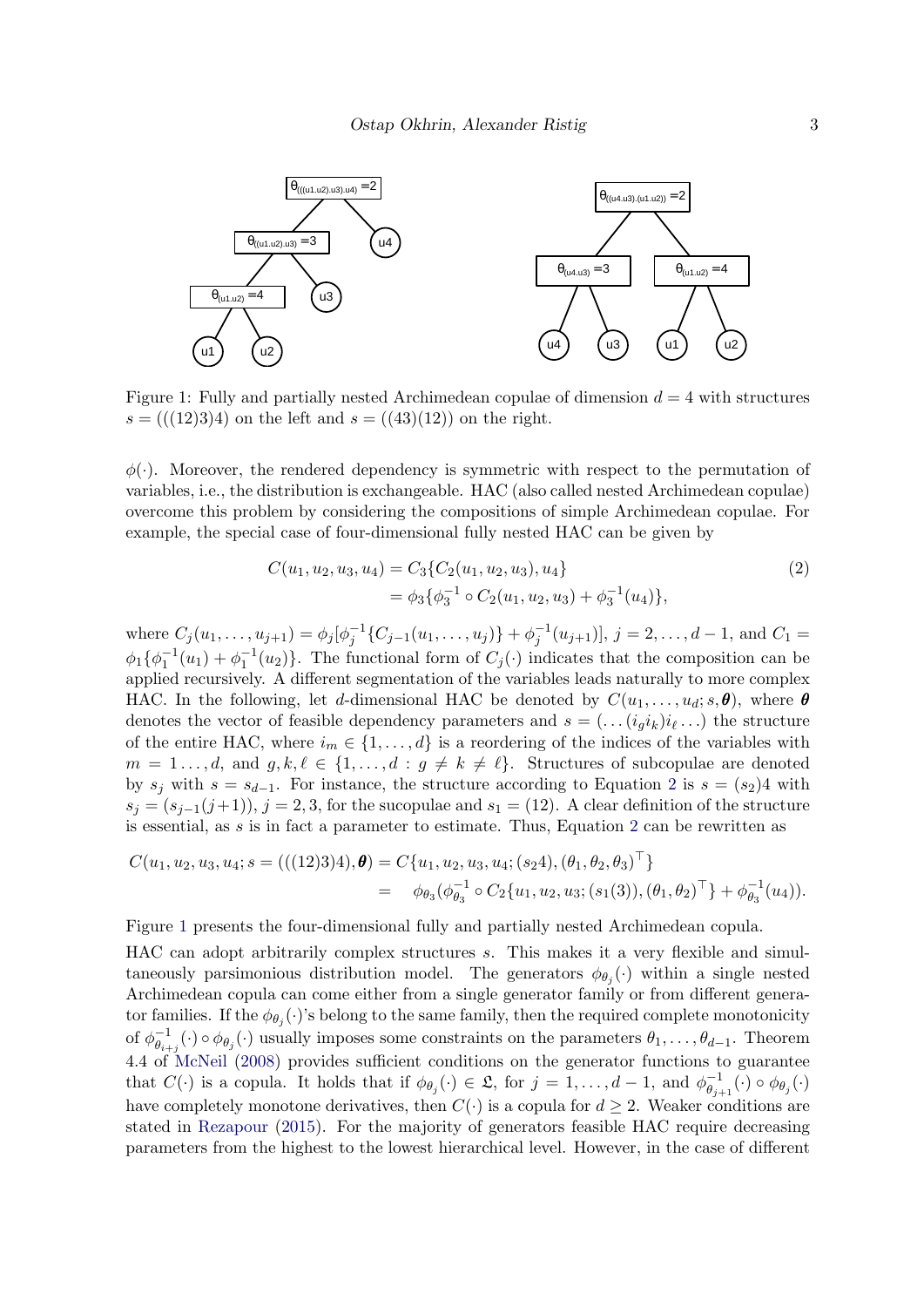families within a single HAC, the condition of complete monotonicity is not always fulfilled, see [Hofert](#page-20-9) [\(2011\)](#page-20-9). In our study, we consider HAC with generators from the same family only. If we use the same single-parameter generator function on each level, but with a different value of  $\theta$ , we may specify the whole distribution with at most  $d-1$  parameters. From this point of view, the HAC approach can be seen as an alternative to covariance driven models. Nevertheless, for HAC not only the parameters are unknown, but also the structure has to be determined. One possible procedure for estimating both the parameters and the structure is to enumerate all possible structures and to estimate at first the parameters only. Next, the optimal structure can be determined by a suitable goodness-of-fit test. This approach is, however, unrealistic in practice because the variety of different structures is enormously large even in moderate dimensions. [Okhrin](#page-21-11) *et al.* [\(2013a\)](#page-21-11) suggest computationally efficient procedures, which allow to estimate HAC recursively. The HAC package provides methods for estimating the parameters and structure in a user-friendly way.

#### 2.1. Estimation of HAC

The recursive procedure can be described as follows. At the first iteration step we fit a bivariate copula to every couple of the variables. The couple of variables with the strongest dependency is selected. We denote the respective estimator of the parameter at the first level by  $\hat{\theta}_1$  and the set of indices of the variables by  $I_1$ . The selected couple is joined together to define the pseudo-variable  $Z_{I_1} \stackrel{\text{def}}{=} C\{(I_1), \hat{\theta}_1, \phi_1\}$ . At the next step, we proceed in the same way by considering the remaining variables and the new pseudo-variable as the new set of variables. This procedure allows us to determine the estimated structure of the copula. As the restrictions on the parameters are always fulfilled due to shortening the parameter space, the procedure leads to a feasible copula funciton with  $d-1$  parameters. Nevertheless, if the true copula is not binary, the procedure might return a slightly misspecified structure. Despite a difference in the structures, the difference in the distribution functions is in general minor. To allow more sophisticated structures, we aggregate the variables of the estimated copula afterwards. This is possible if the absolute value of the difference of two successive nodes is smaller than a fixed small threshold, i.e.,  $\theta_1 - \theta_2 < \epsilon$ , with  $\theta_1 > \theta_2$ , as suggested by [Okhrin](#page-21-11) [et al.](#page-21-11) [\(2013a\)](#page-21-11).

For better understanding, let us consider a three-dimensional example with  $U_j$ ,  $j = 1, 2, 3$ , being uniformly distributed on [0,1]. All possible pairs  $C_{(12)}(u_1, u_2, \hat{\theta}_{(12)})$ ,  $C_{(13)}(u_1, u_3, \hat{\theta}_{(13)})$ and  $C_{(23)}(u_2, u_3, \hat{\theta}_{(23)})$  are estimated by regular ML, see Franke, Härdle, and Hafner [\(2011\)](#page-20-13). To compare the strengths of the fit one can use computationally complicated goodness-offit tests, which do not necessarily lead to a function which will be a copula on the final level of aggregation due to the restrictions on  $\theta$ . For that reason we compare simply the estimates  $\hat{\hat{\theta}}_{(12)}$ ,  $\hat{\theta}_{(13)}$  and  $\hat{\theta}_{(23)}$ . This is due to the fact that for most Archimedean copulae, the larger the parameter the stronger is the dependency (the larger the parameter the larger is Kendall's correlation coefficient). Let the strongest dependence be in the first pair  $\hat{\theta}_1 \stackrel{\text{def}}{=}$  $\hat{\theta}_{(12)} = \max{\{\hat{\theta}_{(12)}, \hat{\theta}_{(13)}, \hat{\theta}_{(23)}\}}$ , then  $I_1 = \{1, 2\}$  and we introduce the pseudo-variable  $Z_1 \stackrel{\text{def}}{=}$  $C_1(I_1; \hat{\theta}_1) = C_1(u_1, u_2; \hat{\theta}_{(12)})$ . At the next and final step for this example we join together  $u_3$ and  $Z_1$ . The theoretical validation is also reported by Proposition 1 of [Okhrin](#page-21-7) *et al.* [\(2013b\)](#page-21-7) stating that HAC can be uniquely recovered from the marginal distribution functions and all bivariate copula functions. Crucially for the superior recursive ML estimation procedure, pseudo-variables are regarded as functions of underlying random variables  $U_1, \ldots, U_d$  and are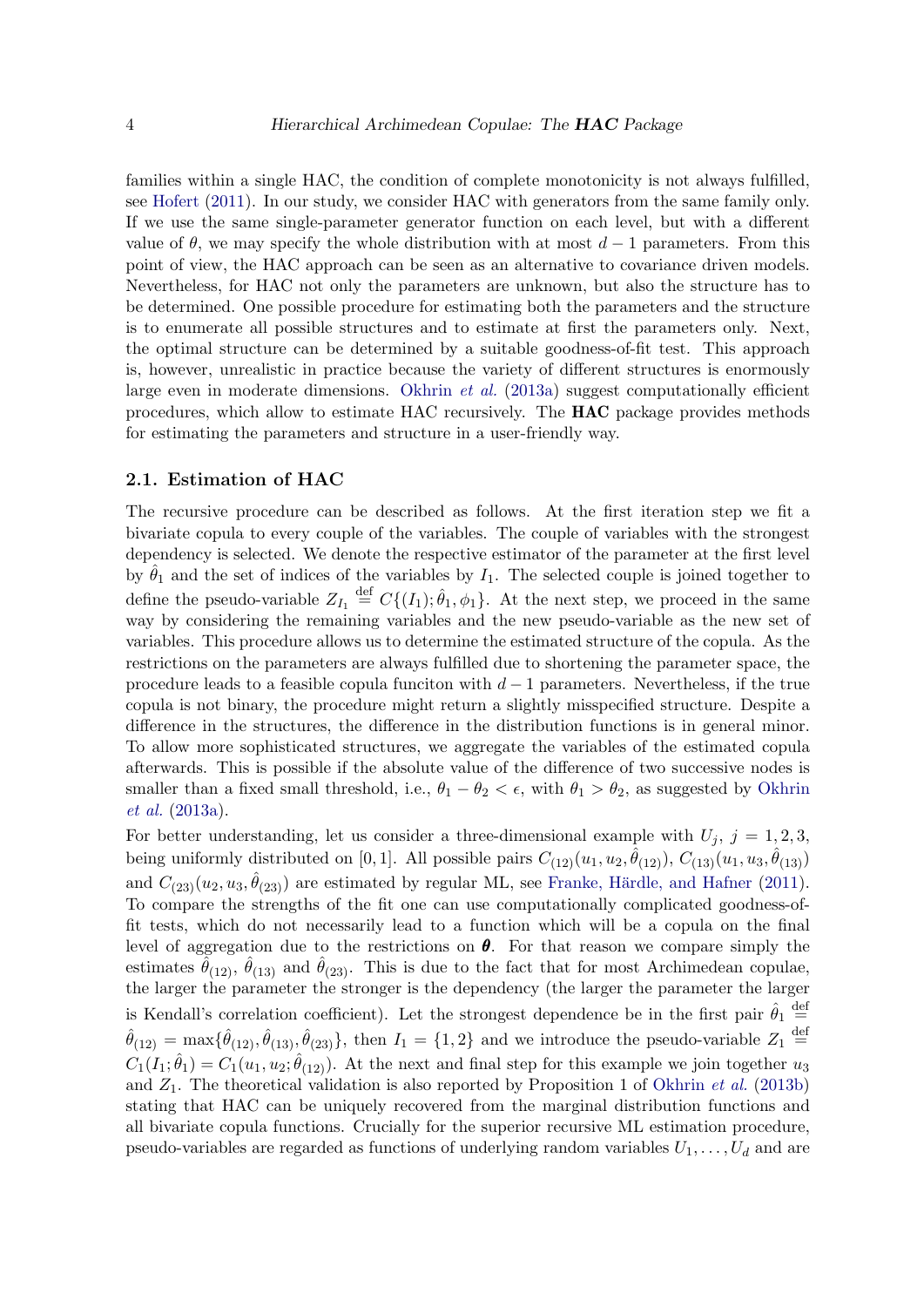not explicitly computed.

In practice, the marginal distributions  $F_j$ ,  $j = 1, ..., d$ , are either parametrically  $\widehat{F}_j(\cdot)$  =  $F_j(\cdot, \hat{\boldsymbol{\alpha}}_j)$ , where  $\boldsymbol{\alpha}_j$  denotes the vector of parameters of the jth margin, or non-parametrically

<span id="page-4-0"></span>
$$
\widehat{F}(x) = (n+1)^{-1} \sum_{i=1}^{n} \mathbf{I}(X_i \le x)
$$
\n(3)

estimated in advance. Accordingly, the marginal densities  $\hat{f}_i(\cdot), j, \ldots, d$ , are estimated by an appropriate kernel density estimator or using a parametric density.

Following [Okhrin](#page-21-11) et al. [\(2013a\)](#page-21-11), the estimation of the copula parameters at each step of the iteration can be sketched as follows: at first stage, we estimate the parameter of the copula at the first hierarchical level assuming that the marginal distributions are known. At further stages, the next level copula parameter is estimated assuming that the margins as well as the copula parameters at lower levels are known. Let  $\mathbf{X} = \{X_{ij}\}^{\top}$  be the respective sample, for  $i = 1, \ldots, n, j = 1, \ldots, d$ , and  $\boldsymbol{\theta} = (\theta_1, \ldots, \theta_{d-1})^\top$  be the parameters of the copula starting with the lowest up to the highest level. The recursive multi-stage ML estimator  $\hat{\boldsymbol{\theta}}$  solves the system

$$
\left(\frac{\partial \mathcal{L}_1}{\partial \theta_1}, \dots, \frac{\partial \mathcal{L}_{d-1}}{\partial \theta_{d-1}}\right)^\top = \mathbf{0},\tag{4}
$$

where for  $j = 1, \ldots, d - 1$ 

$$
\mathcal{L}_j = \sum_{i=1}^n l_j(\mathbf{X}_i),
$$

with for  $i = 1 \ldots, n$ 

$$
l_j(\mathbf{X}_i) = \log \left\{ c_j \left[ \{\widehat{F}_m(X_{im})\}_{m \in s_j}; s_j, \theta_j \right] \prod_{m \in s_j} \widehat{f}_m(X_{im}) \right\},\right\}
$$

where  $s_i$  refers to the (pseudo)-variables considered at the *j*th estimation stage. [Chen and](#page-19-8) [Fan](#page-19-8) [\(2006\)](#page-19-8) and [Okhrin](#page-21-11) et al. [\(2013a\)](#page-21-11) provide asymptotic behaviour of the estimates. At the moment, there are four different ways to estimate HAC:

- (i) Ordinary (full) ML estimation, also denoted by FML, which is based on the complete log-likelihood and hence on a predetermined structure.
- (ii) The ML setup is based on realized pseudo-variables, e.g., the pseudo-variable for the variables  $U_k$  and  $U_\ell$  are computed as  $Z_{k\ell} \stackrel{\text{def}}{=} \phi \left[ 2\phi^{-1} \left\{ \max(U_k, U_\ell) \right\} \right]$ , so that the bivariate density is maximized with respect to the copula parameter at each step of the procedure. Górecki et al. [\(2014\)](#page-20-11) show that  $Z_{k\ell}$  is unformily so that classical ML estimation of Archimedean copula is used at each step of the procedure, where the parameter space is subsequently shortend. This method is very robust and hence, selected as default method.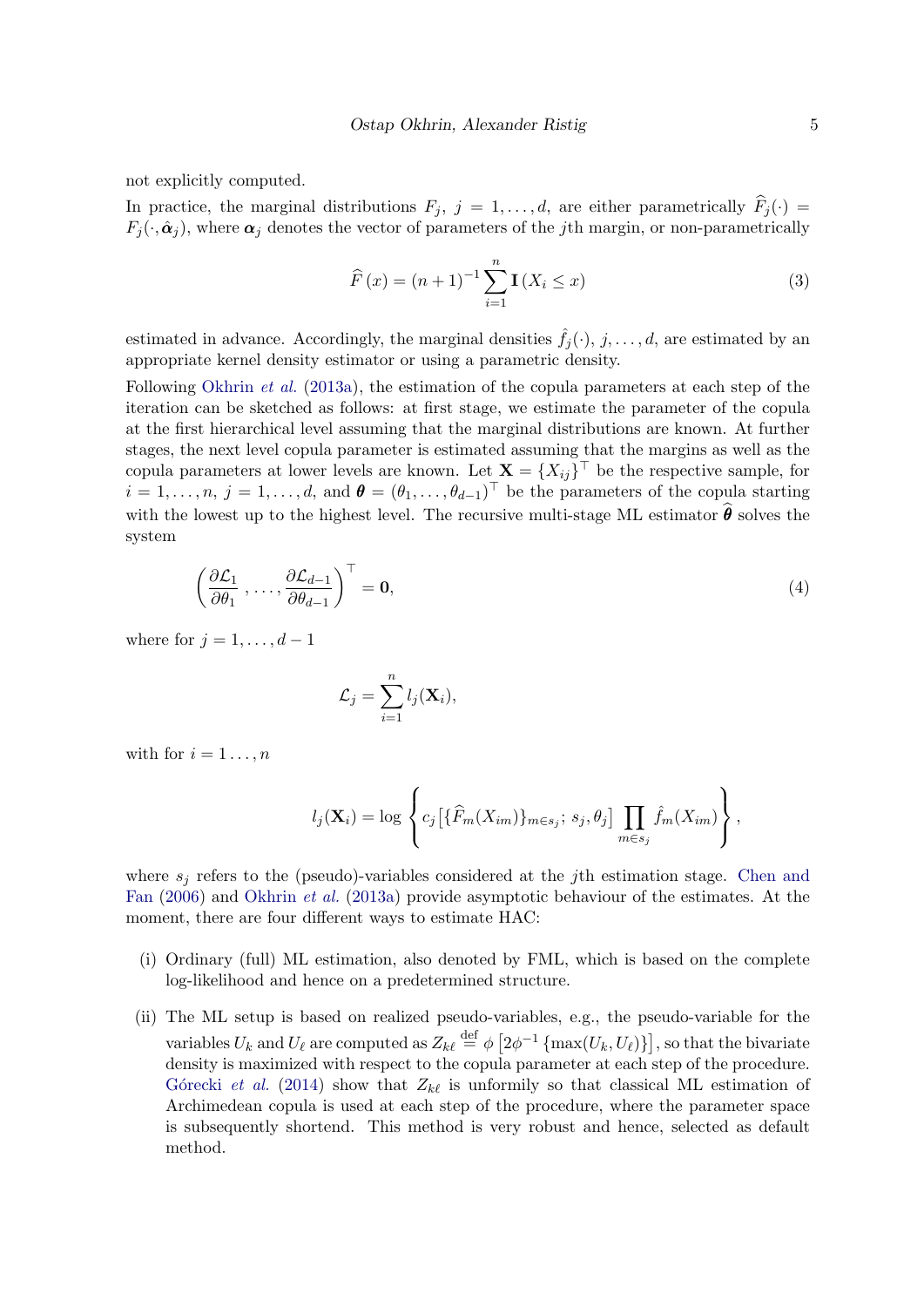- (iii) More precise results can be obtained by the recursive ML (RML) procedure discussed in [Okhrin](#page-21-11) et al. [\(2013a\)](#page-21-11). The difference between the ML method and the recursive ML procedure results from the maximized log-likelihood. While the bivariate log-likelihood is considered at each estimation step of the ML method, the log-likelihood of the recursive ML procedure corresponds at each estimation step to the full log-likelihood for the marginal HAC regarded at that step. Compared to the full ML approach, the loglikelihood is only optimized with respect to the parameter at the root node taken the estimated parameter(s) at lower hierarchical levels as given, so that the final HAC being a copula is ensured by shortening the feasible parameter interval from above. From this point of view, the computational challenge is to build the log-likelihood as for full ML estimation. The d-dimensional density is, however, difficult to compute in a highdimensional setting, see Section [3.4.](#page-12-0)
- (iv) The penalized ML (PML) estimation procedure aims at determining a data driven sequence  $\epsilon_n$  in order to fuse subsequent nodes, if  $\hat{\theta}_\ell - \hat{\theta}_{k(\ell)} < \epsilon_n$ , where the estimate of parameter at the higher hierarchical level is denoted by  $\hat{\theta}_{k(\ell)}$  and that at the lower level by  $\hat{\theta}_{\ell}$ . This method merges advantages of the ML and RML procedure. The proposed method is computationally intense, as the data driven thresholding parameter  $\epsilon_n$  depends on tuning parameters arising from a non-concave penalization of the log-likelihood function, c.f., [Fan and Li](#page-20-14) [\(2001\)](#page-20-14). These tuning parameters have to be determined at each stage of the estimation procedure. We refer the interested reader to Okhrin, Ristig, Sheen, and Trück  $(2015)$  for details.

# 3. Applications of HAC

<span id="page-5-0"></span>Core of the **HAC** package is the function estimate.copula estimating the parameter and determining the structure for given data. Let us consider the dataset finData included in the HAC package. It contains the residuals of the filtered daily log-returns of four oil corporations: Chevron Corporation (CVX), Exxon Mobil Corporation (XOM), Royal Dutch Shell (RDSA) and Total (FP), covering  $n = 283$  observations from 2011-02-02 to 2012-03-19. Intertemporal dependence is removed by usual ARMA-GARCH models, whose standardized residuals are plotted in Figure [2](#page-6-0) and used in the subsequent analysis:

```
R> library("HAC")
R> data("finData")
R> system.time(result <- estimate.copula(finData, margins = "edf"))
   user system elapsed
 0.029 0.000 0.029
R> result
Class: hac
Generator: Gumbel
((FP.RDSA)_{2.09}.(XOM.CVX)_{2.83})_{1.51}
```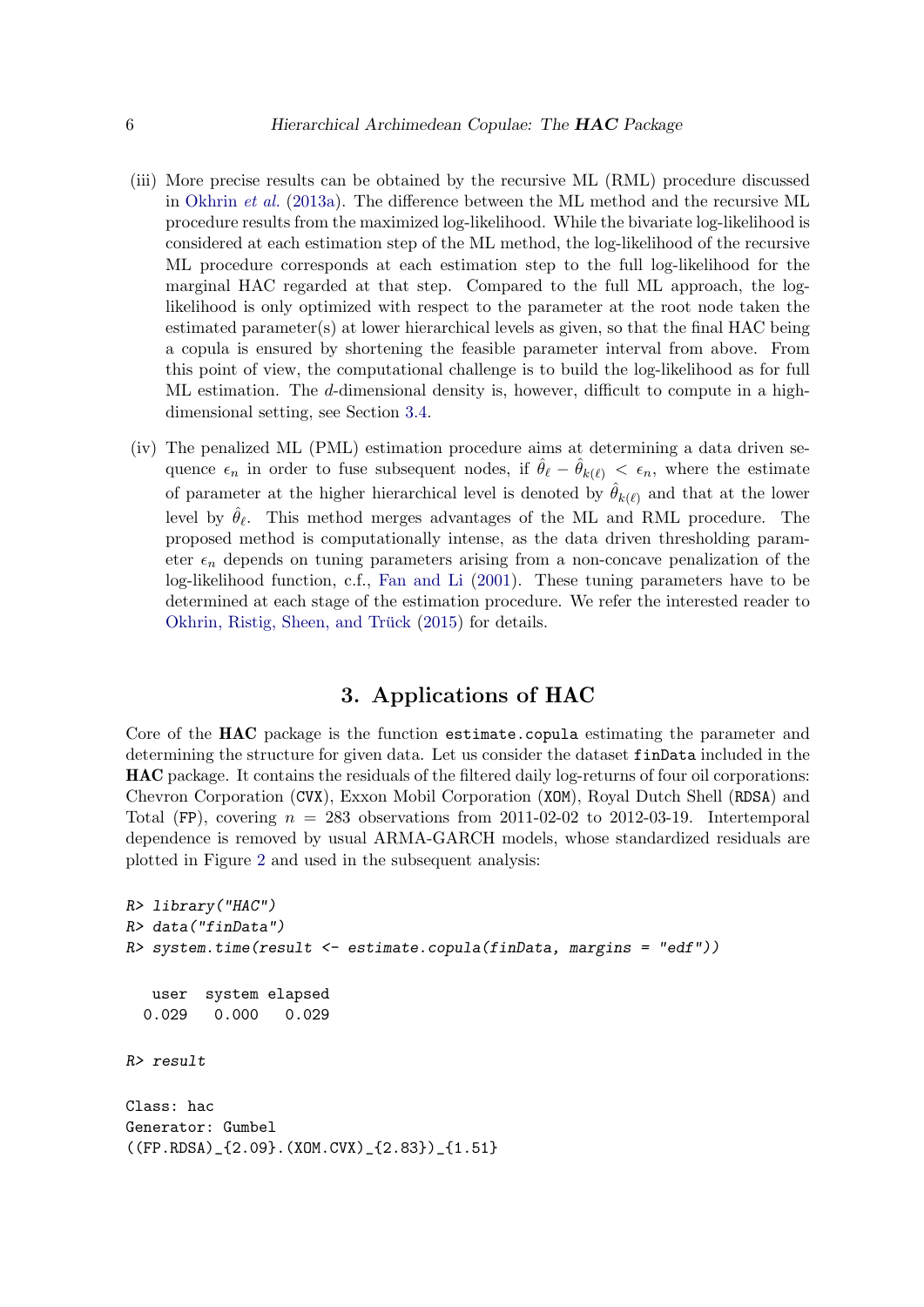

<span id="page-6-0"></span>Figure 2: Scatterplot of the sample finData.

The returned object result is of class 'hac', whose properties are explored below. A practical illustration of the mechanism of estimate.copula related to the previous real data example is presented in Table 1.

At the lowest hierarchical level, the parameters of all bivariate copulae are estimated. The couple  $(X_{\text{cvx}}, X_{\text{xon}})$  produces the strongest dependency, hence the best fit. Then, the pseudovariable

$$
Z_{\text{(cvx.xom)}} \stackrel{\text{def}}{=} \phi_{\hat{\theta}_{\text{(cvx.xom)}}} \left[ \phi_{\hat{\theta}_{\text{(cvx.xom)}}}^{-1} \left\{ \widehat{F}_{\text{xom}} \left( X_{\text{xom}} \right) \right\} + \phi_{(\hat{\theta}_{\text{cvx.xom}})}^{-1} \left\{ \widehat{F}_{\text{cvx}} \left( X_{\text{cvx}} \right) \right\} \right] \tag{5}
$$

is defined, whose values are however not computed in practice, as the recursive ML procedure  $(method = 3)$  is used by default. At the next nesting level the parameters of all bivariate subsets are estimated and the variables  $X_{\text{FP}}$  and  $X_{\text{RDSA}}$  exhibit the best fit. Finally, the realizations of the remaining random variables  $Z_{\text{(cvx.xom)}}$  and  $Z_{\text{(FP.RDSA)}}$  are grouped at the highest level of the hierarchy, where  $Z_{(FP,RDSA)}$  is defined analogously to  $Z_{(cvx,xom)}$ .

In general, estimate.copula includes the following arguments:

#### R> names(formals(estimate.copula))

| [1] "X" |                            | "type" | "method" | "hac"     | "epsilon" |
|---------|----------------------------|--------|----------|-----------|-----------|
|         | [6] "agg.method" "margins" |        | "na.rm"  | "max.min" |           |

The whole procedure is divided in three (optional) computational blocks. First, the margins are specified. Secondly, the copula parameter,  $\theta$ , is estimated and finally the HAC is checked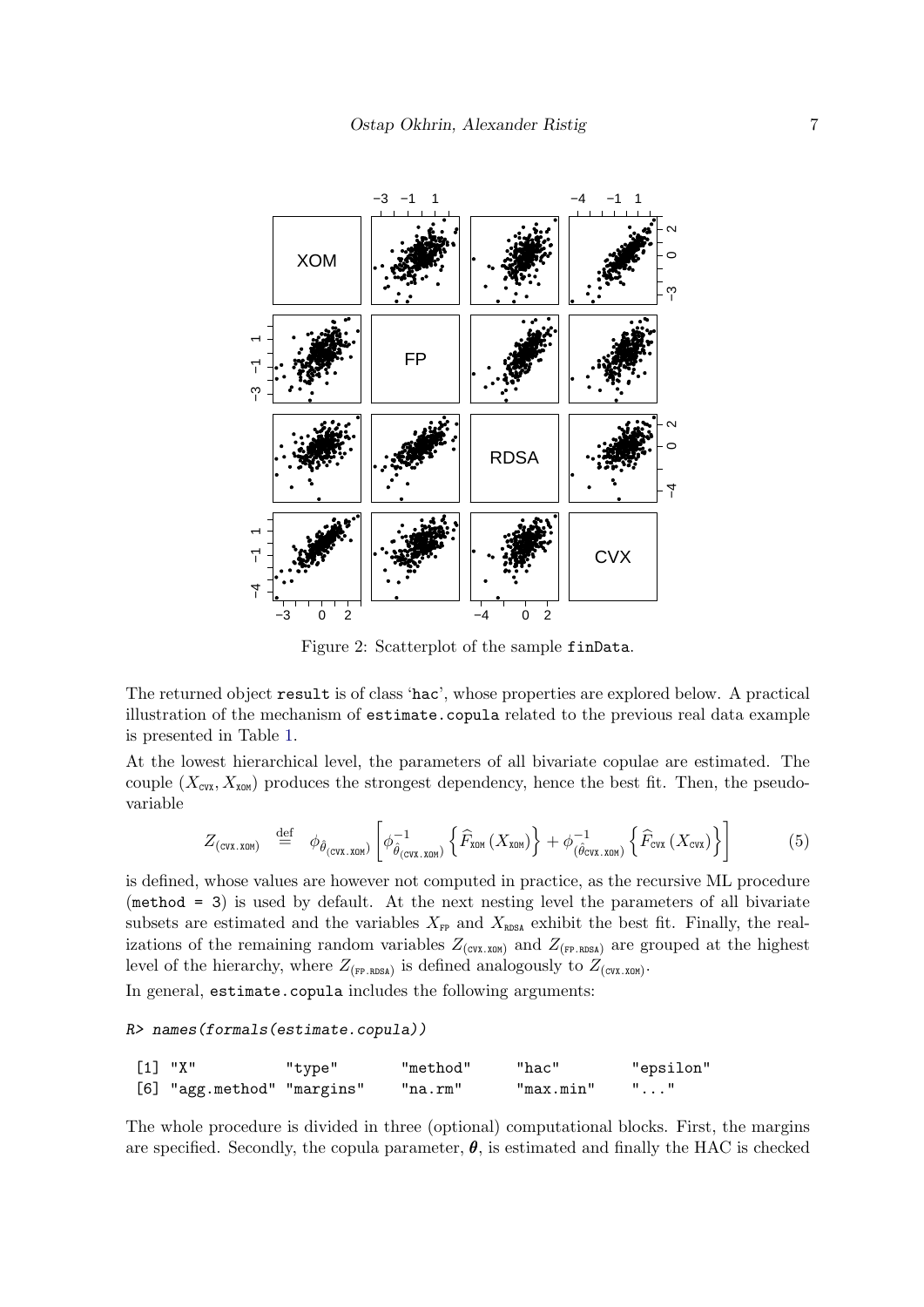| Joe                                                            | Gumbel           | ${\rm Frank}$                                                                                 | Clayton                          | <b>HNA</b>                                               | Generator                    | (MOX 'YOK)<br>(CUX. XOM)<br>FP.RDSA)<br>$(FP \cdot XON)$<br>(CVX.FP)                                                                                                                            |
|----------------------------------------------------------------|------------------|-----------------------------------------------------------------------------------------------|----------------------------------|----------------------------------------------------------|------------------------------|-------------------------------------------------------------------------------------------------------------------------------------------------------------------------------------------------|
|                                                                |                  |                                                                                               |                                  |                                                          |                              | $\left\{ \right.$<br>$\, \zeta \,$<br>$\left\{ \right.$<br>$\left\{ \right.$<br>$\overleftrightarrow{\mathbf{C}}$                                                                               |
| $\theta \in [1, \infty)$                                       | $\in [1,\infty)$ | $\theta \in (0, \infty)$                                                                      | $\theta \in (0, \infty)$         | $\theta \in [0,1)$                                       | Parameter                    | $\theta_{\rm (RDSA.\,XON)}$<br>$\begin{aligned} \theta_{\text{(cwx,zons)}} \\ \hat{\theta}_{\text{(FP-RDS)}} \\ \hat{\theta}_{\text{(FP.XDN)}} \end{aligned}$<br>$\vec{\theta}_{\rm (CVA. FP)}$ |
|                                                                |                  |                                                                                               |                                  |                                                          |                              | best fit                                                                                                                                                                                        |
|                                                                |                  | $-\log\left[1-\left\{1-\exp\left(-\theta^1\right)^2\right\}\exp\left(-u\right)\right]/\theta$ |                                  |                                                          |                              | (CVX.XOM)<br>⇓                                                                                                                                                                                  |
| $\frac{1}{1-\{1-\exp(-u)\}}^{1/\theta}$                        |                  |                                                                                               | $\int_{1}^{1} (u+1)^{-1/\theta}$ | $(1-\theta)/\{\exp(u)-\theta\}$                          | $\frac{\phi(u;\theta)}{2}$   | $z_{i, \text{(cvx xom)}} \stackrel{\text{def}}{=} \widehat{C}\{\widehat{F}_{\text{C}tx}(x_{i, \text{cvx}}), \widehat{F}_{\text{xon}}(x_{i, \text{xow}})\}$                                      |
|                                                                |                  |                                                                                               |                                  |                                                          |                              | (CVX. XOM)RDSA<br>(CVX.XOM)FP<br>$(FP$ . RDSA)                                                                                                                                                  |
|                                                                |                  |                                                                                               |                                  |                                                          |                              | $\left\{ \right.$<br>$\left\{ \right.$<br>$\overleftrightarrow{\mathbf{C}}$                                                                                                                     |
| $-4\sum_{\ell=1}^{\infty} [\ell(\theta\ell)]$                  |                  |                                                                                               |                                  |                                                          |                              | Table 1: The estimation procedure in practice.<br>$\theta_{\text{(FP-RDSA)}}$<br>$\hat{\hat{\theta}}_{\text{(cvx.xON)FP}}$<br>$\hat{\hat{\theta}}_{\rm (cvx.xon) nps}$                          |
|                                                                |                  |                                                                                               |                                  |                                                          |                              | best fit                                                                                                                                                                                        |
|                                                                |                  | $1+4/\theta\left\{D(\theta)-1\right\}$                                                        |                                  | $-2/(3\theta^2)\{\theta + (1-\theta)^2\log(1-\theta)\}\$ |                              | $z_i$ <sub>(FP</sub> .RDSA)<br>(FP.RDSA)                                                                                                                                                        |
|                                                                | $-1/\theta$      |                                                                                               | $\theta/(\theta+2)$              |                                                          | $\frac{\tau}{\sqrt{\theta}}$ | ⇓                                                                                                                                                                                               |
|                                                                |                  |                                                                                               |                                  |                                                          |                              |                                                                                                                                                                                                 |
| $\frac{1}{2}$ + 2) {2 + $\theta$ ( $\ell$ - 1)}] <sup>-1</sup> |                  |                                                                                               |                                  |                                                          |                              |                                                                                                                                                                                                 |
|                                                                |                  |                                                                                               |                                  |                                                          |                              | $((CUX, XOM)(FP, RDSA)))$<br>$\begin{array}{c} \sim\rightarrow\; \theta\left((\textrm{cvx}.\textrm{xon})(\textrm{FP}.\textrm{rbsa})\right) \end{array}$                                         |
|                                                                |                  |                                                                                               |                                  |                                                          |                              | $\mathcal{E}^{\text{def}}\mathcal{O}\{ \widehat{F}_{\text{FP}}(x_{i,\text{FP}}),\widehat{F}_{\text{mSA}}(x_{i,\text{mSA}}) \}$                                                                  |
|                                                                |                  |                                                                                               |                                  |                                                          |                              |                                                                                                                                                                                                 |

<span id="page-7-1"></span><span id="page-7-0"></span>Table 2: Generator functions and the relations between the copula parameter and Kendall's τ (·). The Debye function D(·) involved in τ (·) for the family Frank is given by  $D(\theta) = 1$  $\widetilde{\theta}$  $\mathcal{L}$  $u/\text{exp}(u) - 1\}du.$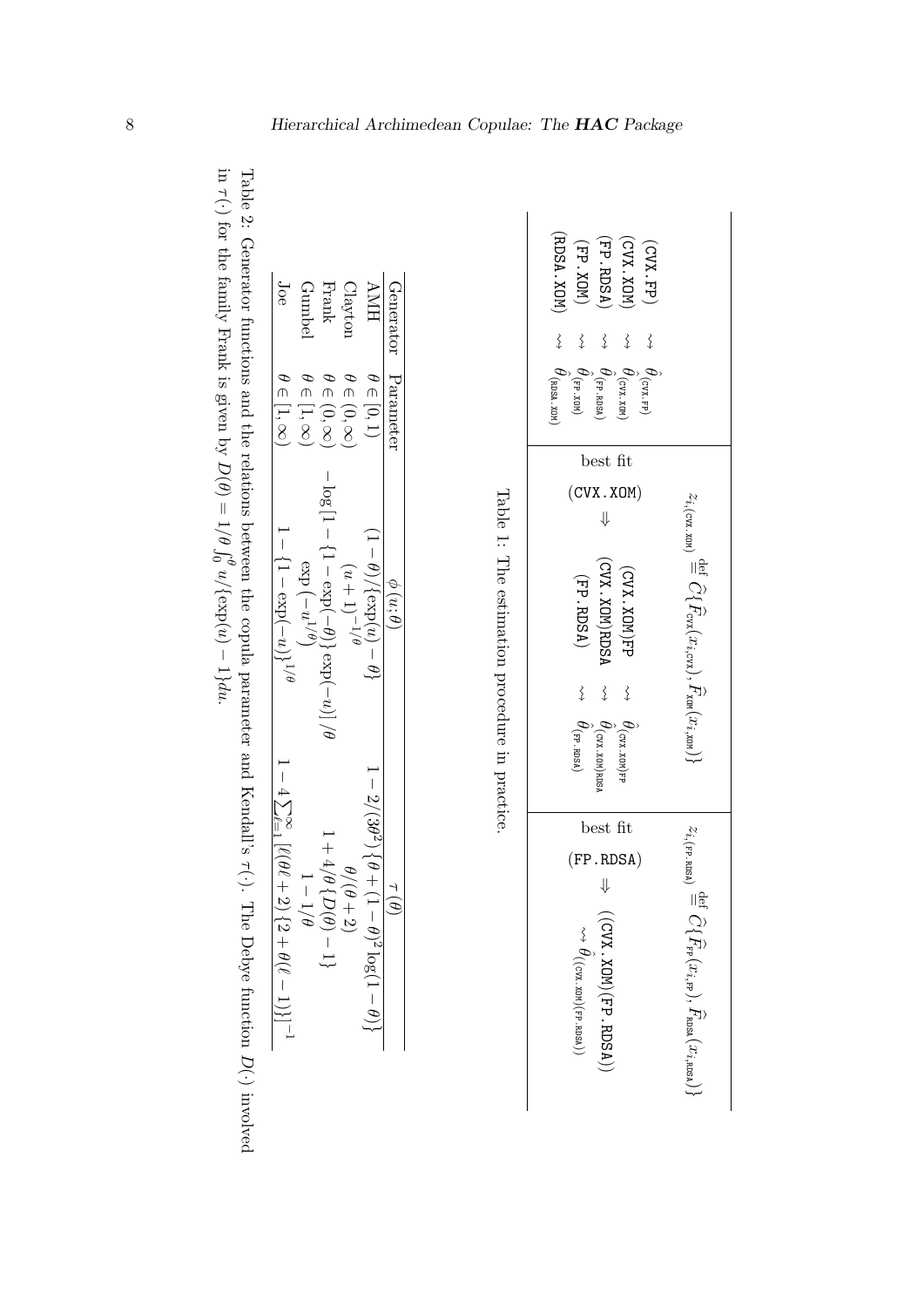for aggregation possibilities. The margins of the  $(n \times d)$  data matrix, X, are assumed to follow the standard uniform distribution by default, i.e., margins = NULL, but the function also permits non-uniformly distributed data as input if the argument margins is specified. The marginal distributions can be determined non-parametrically, margins = "edf", or in a parametric way, e.g., margins = "norm". Following the latter approach, the log-likelihood of the marginal distributions is optimized with respect to the first (and second) parameter(s) of the density dxxx. Based on these estimates, the values of the univariate margins are computed. If the argument is defined as scalar, all margins are computed according to this specification. Otherwise, different margins can be defined, e.g., margins =  $c("norm", "t", "edf")$  for a three-dimensional sample. Except the uniform distribution, all continuous distributions of the stats package (see ?Distributions; R [Core Team](#page-21-3) [2014\)](#page-21-3) are available: "beta", "cauchy", "chisq", "exp", "f", "gamma", "lnorm", "norm", "t" and "weibull". The values of nonparametrically estimated distributions are computed according to Equation [3.](#page-4-0)

Inappropriate usage of this argument might lead to misspecified margins, e.g., margins = "exp" although the sample contains negative values. Even though the margins might be assumed to follow parametric distributions if margins != NULL, no joint loglikelihood is maximized, but the margins are estimated in advance. As the asymptotic theory works well for parametric and nonparametric estimation of margins, for the univariate analysis we refer to other built-in packages. In practice, the column names of X should be specified, as the default names  $X1$ ,  $X2$ ,  $\ldots$  are given otherwise.

A further optional argument of estimate.copula determines the estimation method. As discussed above, we present three procedures: ML (method = 1), which is based on the bivariate density, full ML (method = 2) and recursive ML (method = 3) respectively. The routines of the copula package are imported if a simple Archimedean copula is fitted to the data, see [Yan](#page-22-0) [\(2007\)](#page-22-0); [Kojadinovic and Yan](#page-20-6) [\(2010\)](#page-20-6); [Hofert and Maechler](#page-20-7) [\(2011\)](#page-20-7).

At the final computational step of the procedure the binary HAC is checked for aggregation possibilities, if epsilon > 0. The new dependency parameter is computed according to the specification agg.method, i.e., the "min", "max" or "mean" of the original parameters. To emphasize this point, recall the four-dimensional binary HAC

$$
C(u_1,\ldots,u_4;(((12)3)4),\boldsymbol{\theta}) = \phi_{\theta_3}\left\{\phi_{\theta_3}^{-1} \circ C\{u_1,\ldots,u_3;((12)3),(\theta_1,\theta_2)^\top\} + \phi_{\theta_3}^{-1}(u_4)\right\},
$$
 (6)

from Section [2.](#page-1-0) If we assume additionally  $\theta_1 \approx \theta_2$ , such that  $\theta_1 - \theta_2 < \varepsilon$ , the copula  $C(\cdot)$  can be approximated by

$$
C^*(u_1,\ldots,u_4;((123)4),\boldsymbol{\theta}) = \phi_{\theta_3}\left\{\phi_{\theta_3}^{-1} \circ C\{u_1,\ldots,u_3;(123),\theta^*\} + \phi_{\theta_3}^{-1}(u_4)\right\},\tag{7}
$$

where  $\theta^* = (\theta_1 + \theta_2)/2$  for instance. This is referred to as the associativity property of Archimedean copulae, see Theorem 4.1.5 of [Nelsen](#page-21-2) [\(2006\)](#page-21-2). If the variables of two nodes are aggregated, the new copula is checked for aggregation possibilities as well. Beside this threshold approach, the realized estimates  $\hat{\theta}_1$  and  $\hat{\theta}_2$  can obviously be used to test  $H_0$ :  $\theta_1 - \theta_2 = 0$ , since the asymptotic distribution is known. On the other hand, this approach is extremely expensive computationally. The estimation results for the non-aggregated and the aggregated cases are presented in the following: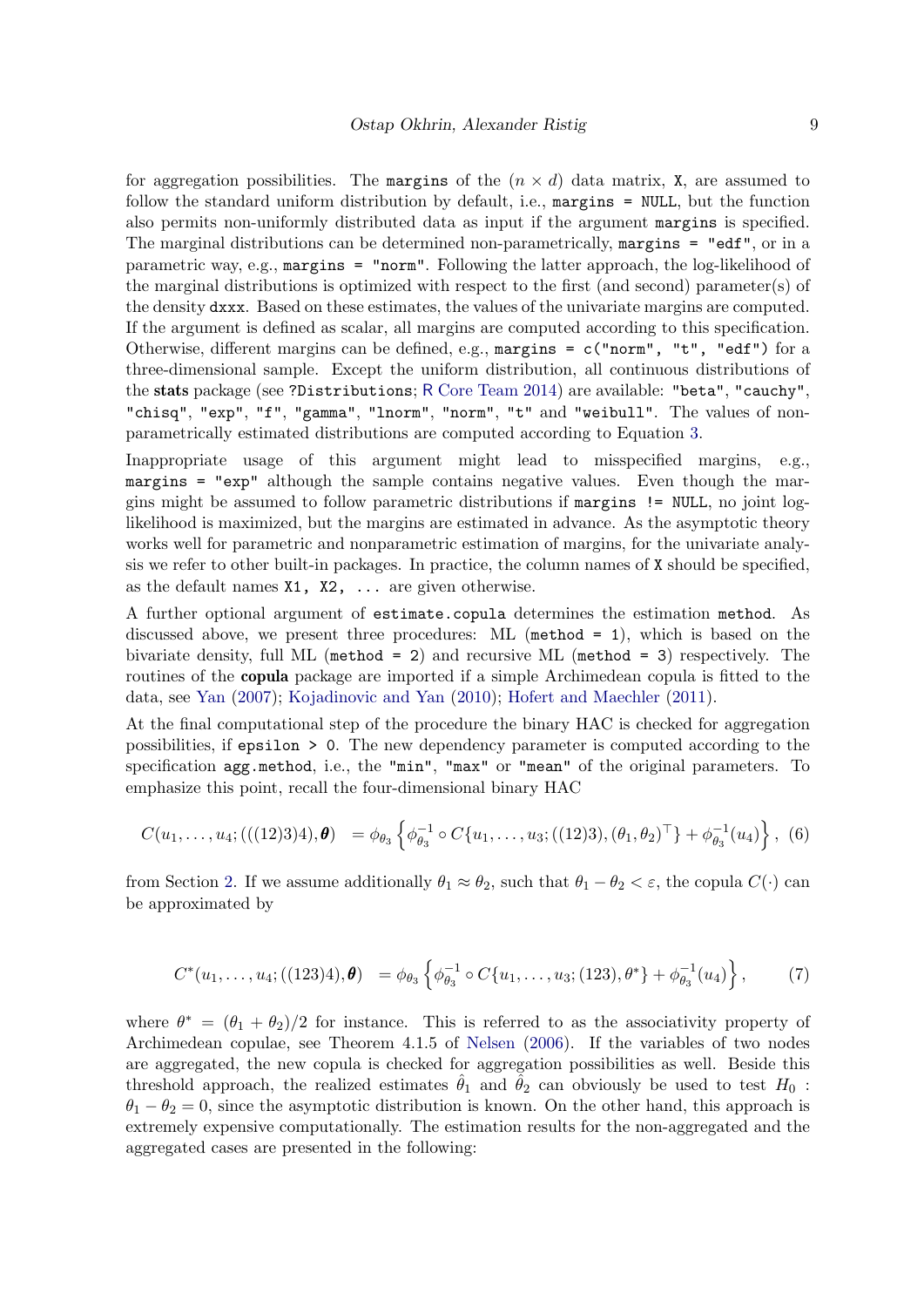

Figure 3: Plot of result on the left and result.agg on the right hand side.

```
R> result.agg = estimate.copula(sample, margins = "edf", epsilon = 0.3)
R> plot(result, circles = 0.3, index = TRUE, 1 = 1.7)
R> plot(result.agg, circles = 0.3, index = TRUE, 1 = 1.7)
```
#### 3.1. The 'hac' object

'hac' objects can be constructed by the general function hac, with the same name as the object it creates, and its simplified version hac.full for building fully nested HAC. For instance, consider the construction of a four-dimensional fully nested HAC with Gumbel generator, i.e.,

```
R > G.\,cop = \text{hac.full}(type = 1,+ y = c("X4", "X3", "X2", "X1"),+ theta = c(1.1, 1.8, 2.5)R> G.cop
```
Class: hac Generator: Gumbel  $((X1.X2)_{1.5}.X3)_{1.1}.X4)_{1.1}.$ 

where y denotes the vector of variables of class 'character' and theta denotes the vector of dependency parameters. The parameters should be in ascending order, so that the first parameter, 1.1, refers to the initial node of the HAC and the last parameter, 2.5, corresponds to the first hierarchical level with variables "X1" and "X2". The vector y has to contain one element more than the vector theta.

The S3 print method for 'hac' objects gives an output structured in three lines: (i) the object's Class, (ii) the Generator family and (iii) the HAC structure s. The structure can also be produced by the supplementary function tree2str. Variables, grouped at the same node are separated by a dot "." and the dependency parameters are printed within the curly parentheses.

Partially nested Archimedean copulae are constructed by hac with the main argument tree. For a better understanding let us first consider a four-dimensional simple Archimedean copula with dependency parameter  $\theta = 2$ :

 $R$  hac(type = 1, tree = list("X1", "X2", "X3", "X4", 2))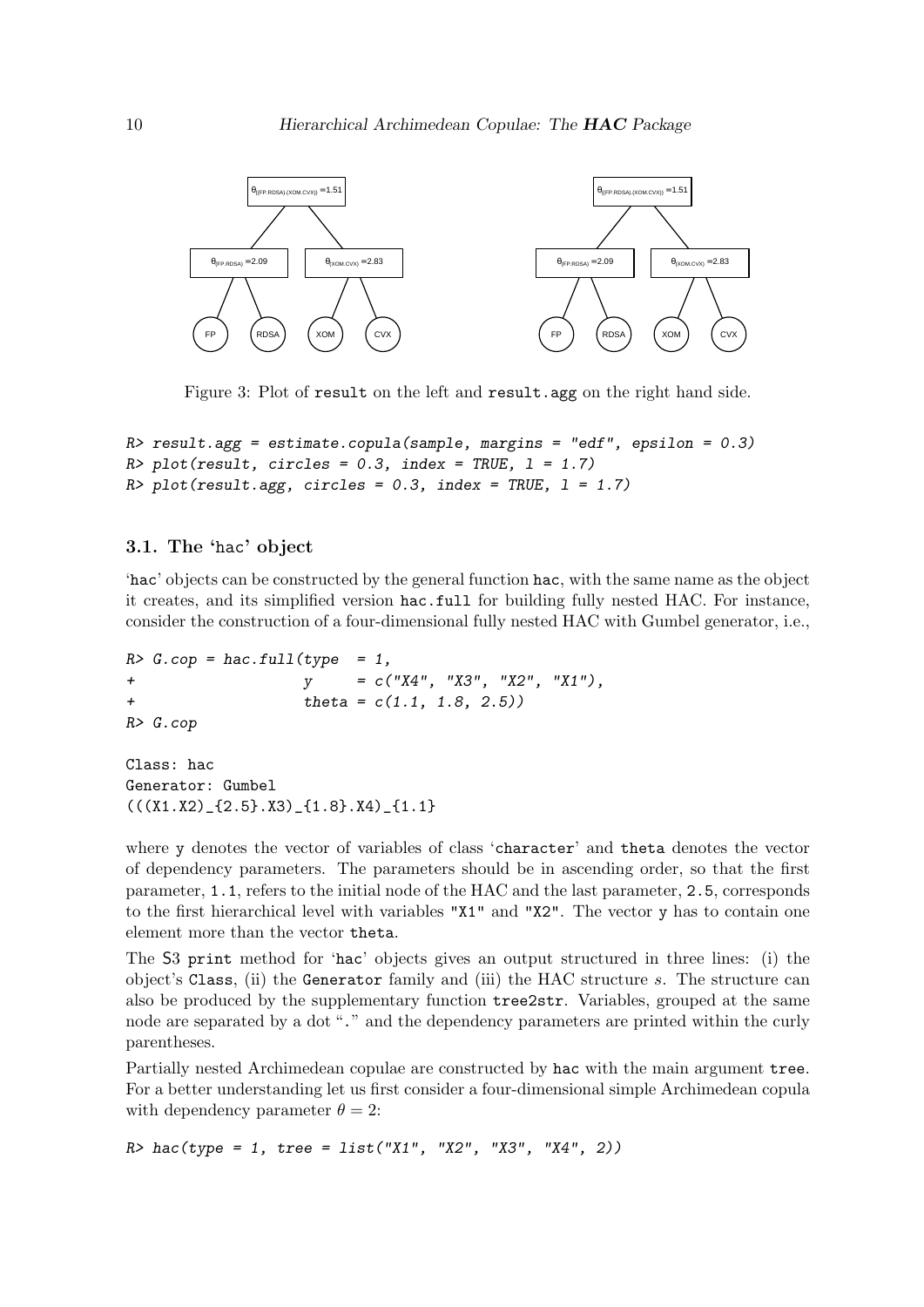Class: hac Generator: Gumbel (X1.X2.X3.X4)\_{2}

The copula tree is constructed by a list consisting of four character objects, i.e., "X1", "X2", "X3", "X4", and a number, which denotes the dependency parameter of the Archimedean copula. According to the theoretical construction of HAC in Section [2,](#page-1-0) we can induce structure by substituting margins through a subcopula. The four variables "X1", "X2", "X3", "X4" can, for example, be structured by

```
R> hac(type = 1, tree = list(list("X1", "X2", 2.5), "X3", "X4", 1.5))
```
Class: hac Generator: Gumbel  $((X1.X2)_{12}3.X3.X4)_{11}$ 

where the nested component,  $list("X1", "X2", 2.5)$ , is the subcopula at the lowest hierarchical level. Note that the nested component is of the same general form  $list(...,$ numeric(1)) as the simple Archimedean copula, where numeric(1) denotes the dependency parameter and "..." refers to arbitrary variables and subcopulae, which may contain subcopulae as well, like shown in the following:

```
R> HAC = hac(type = 1, tree = list(list("Y1", list("Z3", "Z4", 3), "Y2", 2.5),
+ list("Z1", "Z2", 2), list("X1", "X2", 2.4),
+ "X3", "X4", 1.5))
R> HAC
```
Class: hac Generator: Gumbel  $((Y1.(Z3.Z4)_{8}.'Y2)_{8}.(Z1.5) \cdot (Z1.22)_{8}.(X1.X2)_{8} (Z1.4) \cdot X3.X4)_{8} (1.5)$ 

We cannot avoid the notation becoming more cumbersome for higher dimensions, but the principle stays the same for arbitrary dimensions, i.e., variables are substituted by lists of the general form  $list(...,$  numeric(1)). The function hac provides a further argument for specifying the type of the HAC.

#### 3.2. Graphics

As the string representation of the structure becomes more unclear as dimension increases, the package allows to produce graphics of 'hac' objects using the S3 plot method for these objects. Figure [4](#page-11-0) illustrates for example the dependence structure of the already defined object HAC.

```
R> plot(HAC, cex = 0.8, circles = 0.35)
```
The explanatory power of these plots can be enhanced by several of the usual plot parameters: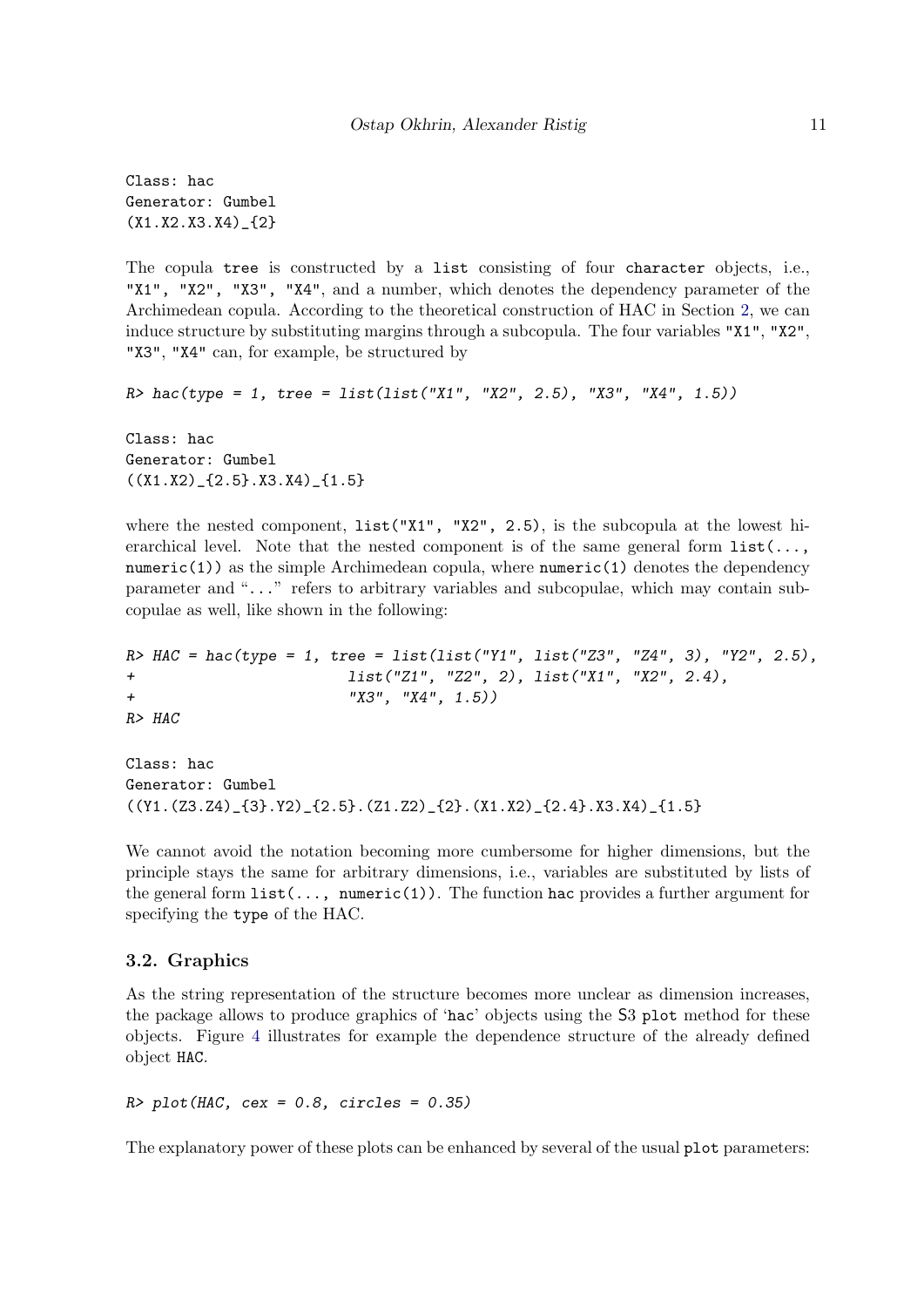

<span id="page-11-0"></span>Figure 4: Plot of the object HAC.

R> names(formals(plot.hac))

| $\lceil 1 \rceil$ "x"   | "xlim"              | "vlim" | "xlab"  | "ylab" |
|-------------------------|---------------------|--------|---------|--------|
| $\lceil 6 \rceil$ "col" | "fg"                | "bg"   | "col.t" | "lwd"  |
| $[11]$ "index"          | "numbering" "theta" |        | "h"     | որ ո   |
| [16] "circles"          | "digits" ""         |        |         |        |

The optional, boolean argument theta determines whether the dependency parameter of the copula  $\theta$  or Kendall's  $\tau$  is printed, whereby Kendall's  $\tau$  cannot be easily interpreted in the usual way for more than two dimensions. The supplementary function theta2tau computes Kendall's rank correlation coefficient based on the value of the dependency parameter, whereas  $tau$  corresponds to the inverse function, see Table [2.](#page-7-1) If index = TRUE, strings illustrating the subcopulae of the nodes are used as subscripts of the dependency parameters. If, additionally, numbering = TRUE, the parameters are numbered, such that the subscripts correspond to the estimation stages if the non-aggregated output of estimate.copula is plotted. The radius of the circles, the width l and the height h of the rectangles and the specific colors of the lines and the text can be adjusted. Further arguments "..." can, for example, be used to modify the font size cex or to include a subtitle sub.

#### 3.3. Random sampling

To be in line with other R packages providing tools for different univariate and multivariate distributions we provide: (i) dHAC for computing the values of the copula density, (ii) pHAC for the cumulative distribution function and (iii) rHAC for simulations. Sampling methods are imported from the copula package and rely on the algorithm suggested in [Hofert and Maechler](#page-20-7) [\(2011\)](#page-20-7), who summarize the sampling procedure as follows:

<span id="page-11-1"></span>**Algorithm 1.** Let  $C(\cdot)$  be a nested Archimedean copula with root copula  $C_0(\cdot)$  generated by  $\phi_0$ . Let U be a vector of the same dimension as  $C_0(\cdot)$ .

- 1. Sample from inverse Laplace transform  $\mathcal{L}S^{-1}$  of  $\phi_0(\cdot)$ , i.e.,  $V_0 \sim F_0(\cdot) \stackrel{\text{def}}{=} \mathcal{L}S^{-1} \{\phi_0(\cdot)\}.$
- 2. For all components u of  $C_0(\cdot)$  that are nested Archimedean copulae do: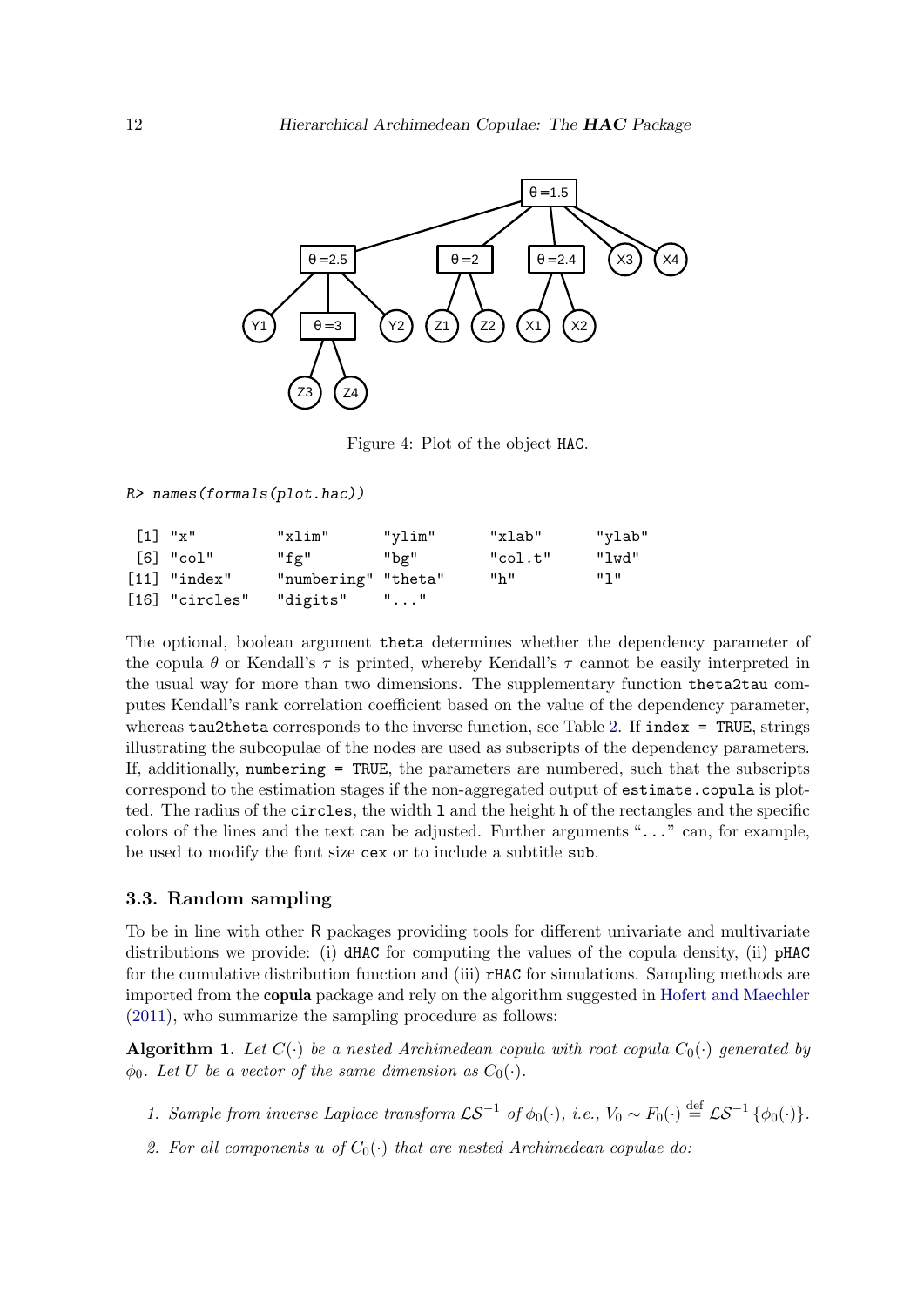- (a) Set  $C_1(\cdot)$  with generator  $\phi_1(\cdot)$  to the nested Archimedean copula u.
- (b) Sample  $V_{01} \sim F_{01}(\cdot) \stackrel{\text{def}}{=} \mathcal{LS}^{-1} \{ \phi_{01} (\cdot; V_0) \}.$
- (c) Set  $C_0(\cdot) \stackrel{\text{def}}{=} C_1(\cdot), \phi_0(\cdot) \stackrel{\text{def}}{=} \phi_1(\cdot)$ , and  $V_0 \stackrel{\text{def}}{=} V_{01}$  and continue with 2.
- 3. For all other components u of  $C_0(\cdot)$  do:
	- (a) Sample  $R \sim Exp(1)$ .
	- (b) Set the component of U corresponding to u to  $\phi_0 (R/V_0)$ .
- 4. Return U.

The function rHAC requires only two arguments: (i) the sample size n and (ii) an object of the class 'hac' specifying the characteristics of the underlying HAC, e.g.,

```
[1] "X1 <-> 1"
[1] "X2 <-> 2"
[1] "X3 <-> 3"
[1] "X4 <-> 4"
R > \text{sim.data} = \text{rHAC}(500, G.\text{cop})R> pairs(sim.data, pch = 20)
```
In particular, the contributions of [McNeil](#page-20-12) [\(2008\)](#page-20-12), [Hofert](#page-20-15) [\(2008\)](#page-20-15) and [Hofert](#page-20-9) [\(2011\)](#page-20-9) provide the theoretical foundations to sample computationally efficient random vectors from HAC. Algorithm [1](#page-11-1) exploits the recursively determined structure of HAC and samples from  $F_0$  and  $F_{01}$ , which are comprehensively discussed in [Hofert](#page-20-9) [\(2011\)](#page-20-7) and [Hofert and Maechler](#page-20-7) (2011).

#### <span id="page-12-0"></span>3.4. The CDF and density

The arguments for pHAC are a 'hac' object and a sample X, whose column names should be identical to the variables' names of the 'hac' object, e.g.,

```
R> probs = pHAC(X = sim.data, hac = G.cop)
```
As the copula density is defined as dth derivative of the copula  $C(\cdot)$  with respect to the arguments  $u_j$ ,  $j = 1, \ldots, d$ , c.f. [Savu and Trede](#page-21-6) [\(2010\)](#page-21-6), the explicit form of the density varies with the structure of the underlying HAC. Hence, including the explicit form of all possible ddimensional copula densities is absolutely unrealistic. Our function dHAC derives an analytical expression of the density for a given 'hac' object, which can be instantaneously evaluated if eval = TRUE. The analytical expression of the density is found by subsequently using the D function to differentiate the algebraic form of the copula "symbolically" with respect to the variables of the inserted 'hac' object. Although the derivation and evaluation of the density is computationally and numerically demanding, dHAC provides a flexible way to work with HAC densities in practice, because they do not need to be manually derived or numerically approximated. Since the densities of the two-dimensional Archimedean copulae are frequently called during the pseudo multi-stage estimation procedure (1), their closed form expressions are given explicitly.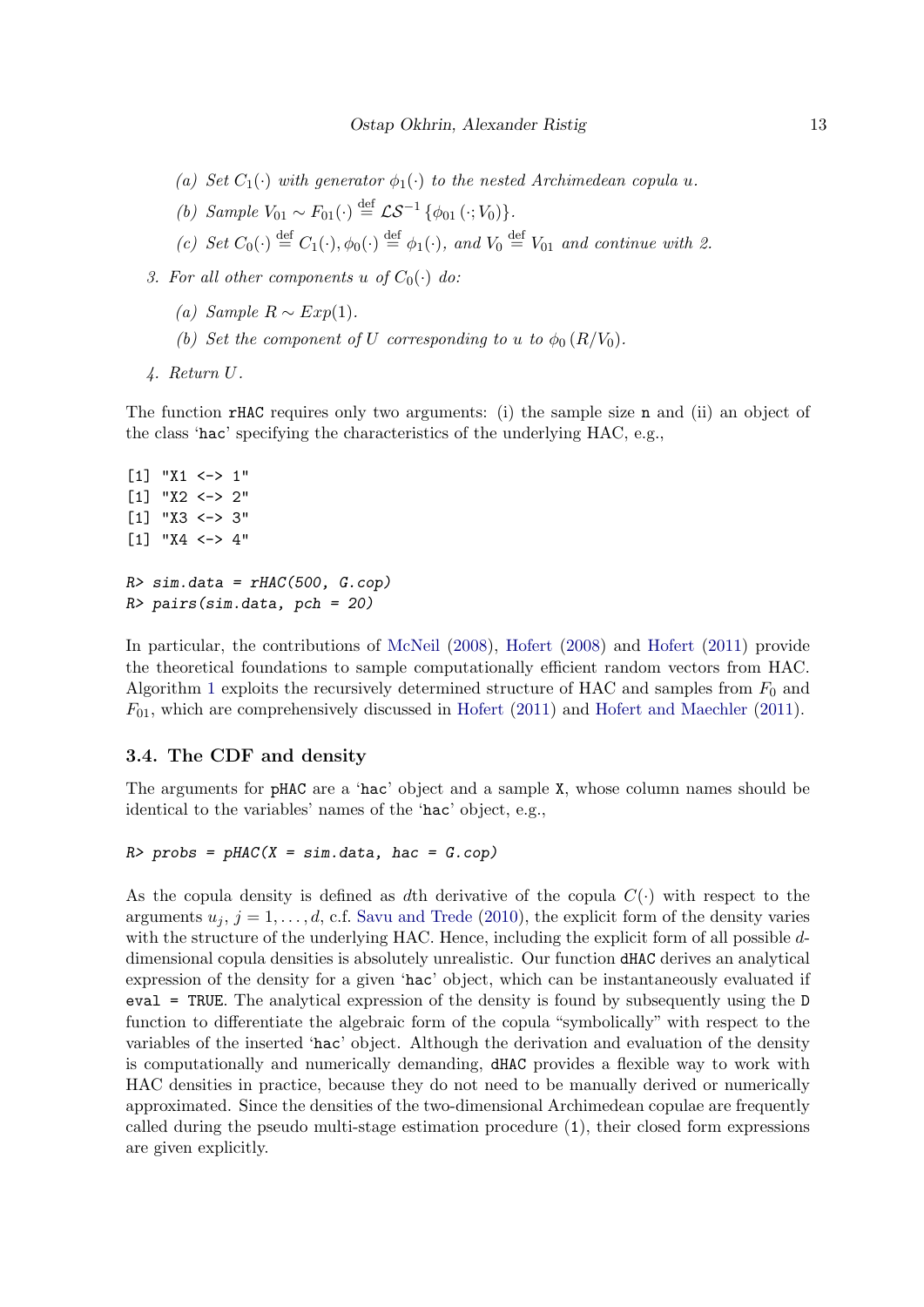

Figure 5: Scatterplot of the sample sim. data, which is simulated from G.cop associated with a four dimensional HAC-based Gumbel copula.

### 3.5. Empirical copula

As long as our package does not cover goodness-of-fit tests, which are difficult to implement in general and involve computational intensive techniques via bootstrapping, see Genest, Rémillard, and Beaudoin (2009), it might be difficult to justify the choice of a parametric assumption. However, the values of probs can be compared to those of the empirical copula, i.e.,

$$
\widehat{C}(u_1, ..., u_d) = n^{-1} \sum_{i=1}^n \prod_{j=1}^d \mathbf{I} \left\{ \widehat{F}_j \left( X_{ij} \right) \le u_j \right\},\tag{8}
$$

where  $\widehat{F}_j(\cdot)$  denotes the estimated marginal distribution function of variable  $X_j$ . Figure 6 suggests a proper fit of the empirical copula computed by

 $R$ > probs.emp = emp.copula.self(sim.data, proc = "M")

There are two functions which can be used for computing the empirical copula:

```
emp.copula(u, x, proc = "M", sort = "none", margins = NULL,R>na.rm = FALSE, ...)R> emp.copula.self(x, proc = "M", sort = "none", margins = NULL,
                   na.rm = FALSE, ...)\overline{1}
```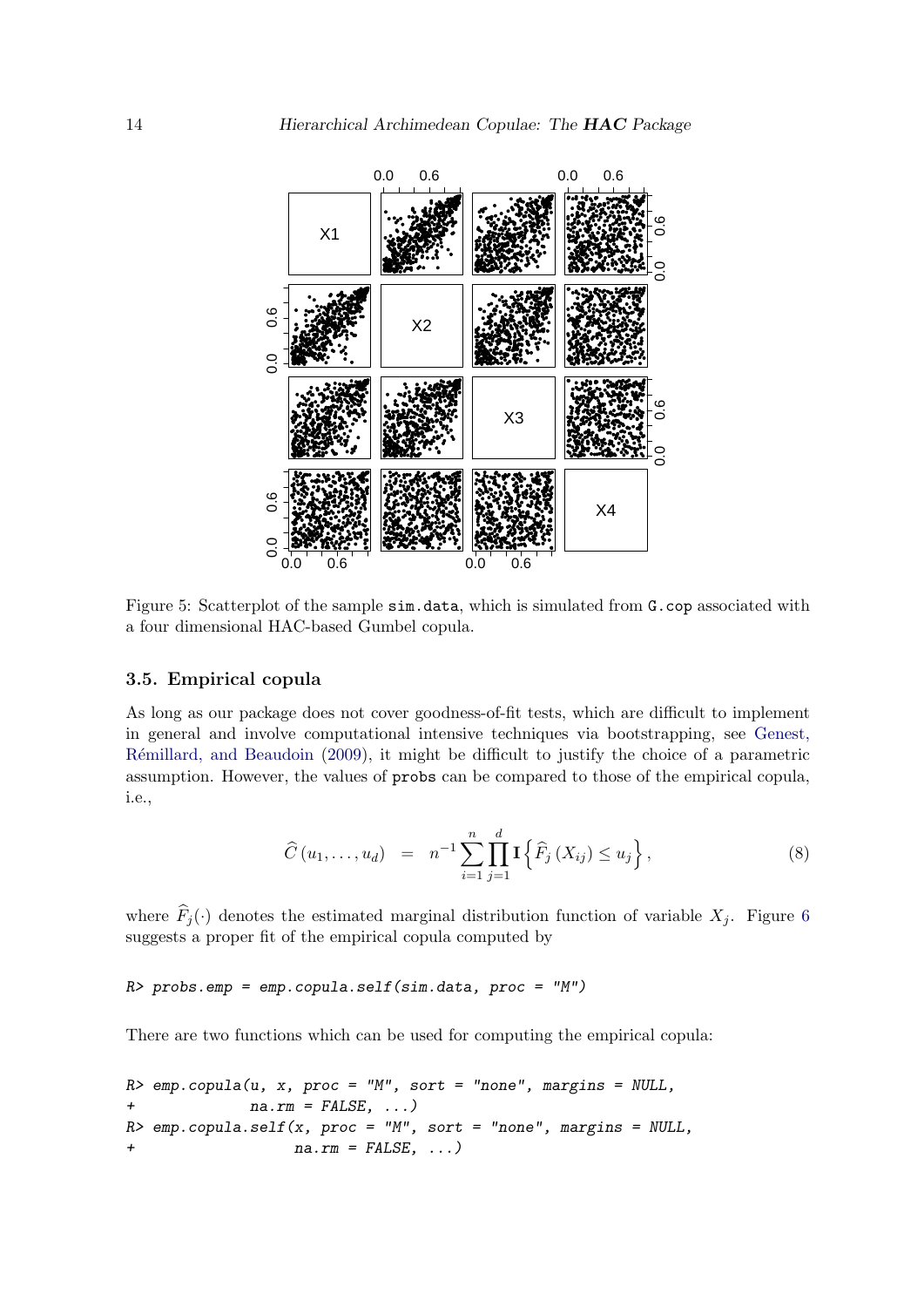

<span id="page-14-1"></span>Figure 6: The values of probs on the x-axis against the values of probs.emp.

The difference between the arguments of these functions is that emp.copula requires a matrix u, at which the estimated function is evaluated. This can, in particular, be helpful, when the sample is decomposed to evaluate the out-of-sample performance as the empirical copula can be regarded as natural benchmark. In contrast, emp.copula.self evaluates  $\hat{C}(\cdot)$  at the sample x used for the estimation and thus, the returned values can be considered as in-sample fit. The argument proc enables the user to choose between two computational methods. We recommend to use the default method, proc = "M", which is based on matrix manipulations, because its computational time is just a small fraction of the time taken by method "A", which is based on apply, see Figure [7.](#page-15-0) However, method "M" is sensitive with respect to the size of the working memory and therefore inapplicable for very large datasets. Note that standard applications, e.g., measuring the VaR of a portfolio, are based on 250 or 500 observations. Figure [7](#page-15-0) illustrates rapidly increasing computational times of the matrix-based method for more than 5000 observations until the method collapses. In contrast, the runtimes of the alternative method proc = "A" are more robust against an increasing sample size. The computational times are less sensitive with respect to the dimension and we recommend using the default method up to  $d = 100$  for non-large sample sizes. Another possibility to deal with large datasets is specifying the matrix u manually in order to reduce the number of vectors which are to be evaluated.

## 4. Simulation study

<span id="page-14-0"></span>While the first part of this section deals with the performance of the ML and RML procedure, the second part is about the more sophisticated PML procedure. Summary statistics can only be computed if the correct structure has been detected. Hence, we sample  $m$  estimators as long as  $n = 1000$  structures are correctly identified.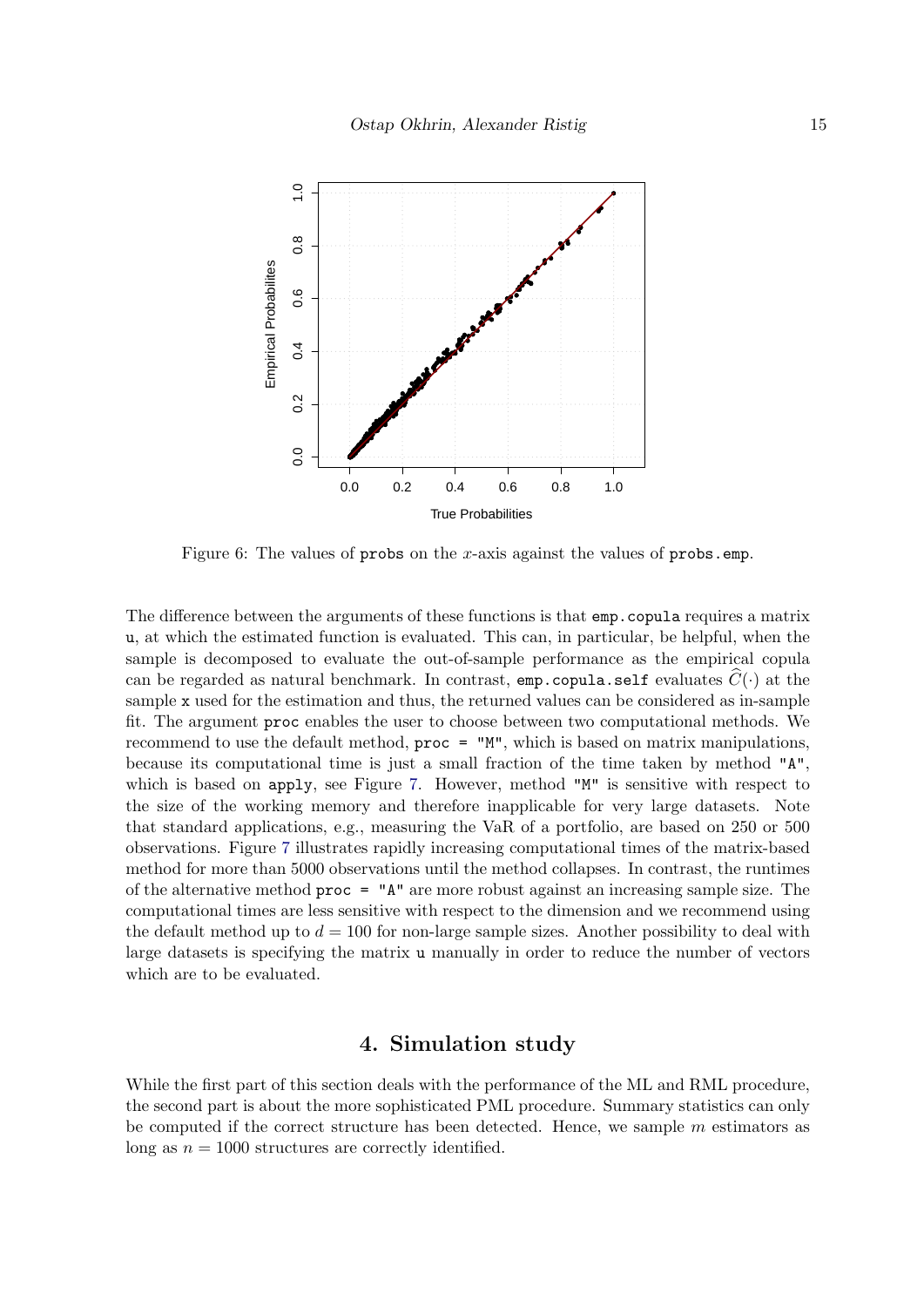

<span id="page-15-0"></span>Figure 7: The plot shows the computational times for an increasing sample size but a fixed dimension  $d = 5$  on a log-log scale. The solid line refers to proc = "M" and the dashed line to  $proc = "A".$ 

#### Quasi and recursive ML

To illustrate the accuracy of the proposed methods, we generate random data from six copula models of different dimension  $C_i^j$  $d_i^j \stackrel{\text{def}}{=} C^j (\cdot; s_i, \theta_i)$ , for  $i = 1, 2, 3$  and  $j = C, G$ , and show that the estimates almost coincide with the true model specification. Here,  $j$  denotes the copula family (Clayton or Gumbel) and the structures are given by  $((U_1, U_2)_{\tau^{-1}(2/3)}, U_3)_{\tau^{-1}(1/3)},$  $(((((U_1,U_2)_{\tau^{-1}(7/9)},U_3)_{\tau^{-1}(5/9)},U_4)_{\tau^{-1}(3/9)},U_5)_{\tau^{-1}(1/9)}$  and  $((U_1,U_2)_{\tau^{-1}(6/9)},(U_3,U_4)_{\tau^{-1}(3/9)},U_5)_{\tau^{-1}(1/9)}$ . An overview of functions  $\tau(\cdot)$  is tabulated in Table [2.](#page-7-1) The values of  $\theta_i$  in terms of are presented in Tables [3](#page-16-0) and [4.](#page-16-1) They are chosen to obtain a similar strength of dependence by the Clayton and Gumbel based models.

Summary statistics are presented Tables [3](#page-16-0) and [4.](#page-16-1) As estimate.copula approximates the true structure, we set epsilon = 0.15 for  $C_3^G$  and epsilon = 0.20 for  $C_3^C$ , which are not based on a binary structure and employ the RML procedure. Note that the RML procedure attempts at aggregating the copula tree after each estimation step. The simulated samples for the copula estimation consist of 250 observations for the copula types in order to illustrate the finite sample properties of the procedures. Tables [3](#page-16-0) and [4](#page-16-1) indicate, that the estimation procedure works properly for the suggested models, as the estimates are on average consistent with the true parameters. Nevertheless, a few points deserve being mentioned: (i) The ML procedure detects the true structure for the binary HAC in  $n/m = 100\%$  and the recursive ML procedure for the non-binary HAC in at least  $n/m = 99\%$  of the cases as long as the parameters exhibit the imposed distance and the permutation symmetry of the variables at the same node is taken into consideration. (ii) The estimates at lower hierarchical levels show a higher volatility than the estimates close to the initial node and the estimates for the Clayton models are more volatile than the estimates of the Gumbel based HAC. (iii) All estimated models indicate more imprecise estimates for higher nesting levels, but the gains from full ML estimation regarding the precision are only observable for the estimates at the root node of  $C_3^{\text{G}}$ , see Table [4.](#page-16-1) However, this minor improvement is costly since the results are based on a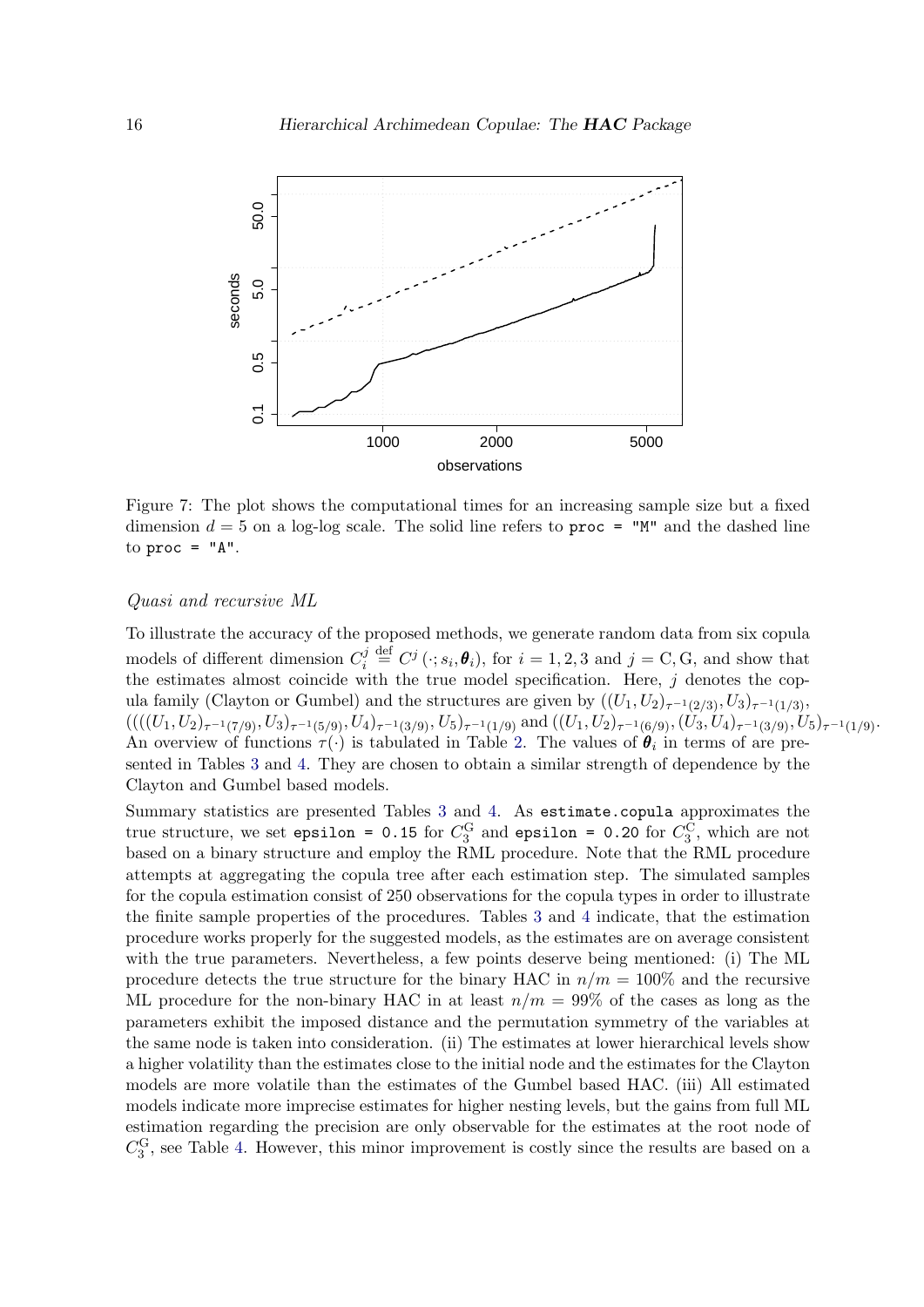|                 |                    |      | <b>Statistics</b> |      |      |      |  |  |
|-----------------|--------------------|------|-------------------|------|------|------|--|--|
| Model           | θ                  | min  | median            | mean | max  | sd   |  |  |
| $C_1^{\rm G}$   | $\theta_2 = 1.500$ | 1.29 | 1.50              | 1.50 | 1.79 | 0.07 |  |  |
|                 | $\theta_1 = 3.000$ | 2.55 | 3.00              | 3.00 | 3.60 | 0.16 |  |  |
| $C_1^{\rm C}$   | $\theta_2 = 1.000$ | 0.62 | 1.00              | 1.00 | 1.55 | 0.12 |  |  |
|                 | $\theta_1 = 4.000$ | 3.26 | 4.01              | 4.01 | 5.00 | 0.27 |  |  |
|                 | $\theta_4 = 1.125$ | 1.00 | 1.13              | 1.13 | 1.29 | 0.05 |  |  |
| $C_2^{\rm G}$   | $\theta_3 = 1.500$ | 1.25 | 1.50              | 1.50 | 1.86 | 0.08 |  |  |
|                 | $\theta_2 = 2.250$ | 1.95 | 2.25              | 2.25 | 2.62 | 0.12 |  |  |
|                 | $\theta_1 = 4.500$ | 3.79 | 4.51              | 4.52 | 5.51 | 0.24 |  |  |
|                 | $\theta_4 = 0.250$ | 0.02 | 0.26              | 0.26 | 0.57 | 0.09 |  |  |
| $C_{2}^{\rm C}$ | $\theta_3 = 1.000$ | 0.62 | 1.00              | 1.00 | 1.50 | 0.12 |  |  |
|                 | $\theta_2 = 2.500$ | 1.95 | 2.52              | 2.52 | 3.19 | 0.20 |  |  |
|                 | $\theta_1 = 7.000$ | 5.95 | 7.00              | 7.02 | 8.40 | 0.43 |  |  |

<span id="page-16-0"></span>Table 3: The models for the Gumbel family  $C_1^G$ ,  $C_2^G$  and for the Clayton family  $C_1^C$ ,  $C_2^C$ , where  $\theta$  denotes the true copula parameters.

|               |                    | Statistics for recursive ML |      |        |      |                                                                              |      |
|---------------|--------------------|-----------------------------|------|--------|------|------------------------------------------------------------------------------|------|
| Model         | $\theta$           | $\overline{s}$              | min  | median | mean | max                                                                          | sd   |
|               | $\theta_3 = 1.125$ | $(((34)5)(12)) = 0.50\%$    | 1.01 | 1.10   | 1.11 | 1.22                                                                         | 0.03 |
| $C_3^{\rm G}$ | $\theta_2 = 1.500$ | $((534)(12)) = 0.10\%$      | 1.28 | 1.50   | 1.50 | 1.87                                                                         | 0.07 |
|               | $\theta_1 = 3.000$ |                             | 2.58 | 2.99   | 3.00 | 3.64<br>0.46<br>1.42<br>5.05<br>1.23<br>1.86<br>3.65<br>0.42<br>1.42<br>5.05 | 0.16 |
|               | $\theta_3 = 0.250$ | $(((34)5)(12)) = 0.40\%$    | 0.09 | 0.25   | 0.25 |                                                                              | 0.06 |
| $C_3^{\rm C}$ | $\theta_2 = 1.000$ | $(((12)(34))5) = 0.30\%$    | 0.62 | 1.00   | 1.01 |                                                                              | 0.13 |
|               | $\theta_1 = 4.000$ |                             | 3.08 | 4.00   | 4.01 |                                                                              | 0.29 |
|               |                    | Statistics for full ML      |      |        |      |                                                                              |      |
|               | $\theta_3 = 1.125$ |                             | 1.05 | 1.13   | 1.13 |                                                                              | 0.03 |
| $C_3^{\rm G}$ | $\theta_2 = 1.500$ |                             | 1.29 | 1.50   | 1.50 |                                                                              | 0.07 |
|               | $\theta_1 = 3.000$ |                             | 2.58 | 2.99   | 3.00 |                                                                              | 0.16 |
|               | $\theta_3 = 0.250$ |                             | 0.13 | 0.25   | 0.25 |                                                                              | 0.05 |
| $C_3^{\rm C}$ | $\theta_2 = 1.000$ |                             | 0.60 | 1.00   | 1.01 |                                                                              | 0.13 |
|               | $\theta_1 = 4.000$ |                             | 3.10 | 4.00   | 4.01 |                                                                              | 0.29 |

<span id="page-16-1"></span>Table 4: The model for the Gumbel family  $C_3^G$  and for the Clayton family  $C_3^C$ , where  $\boldsymbol{\theta}$ denotes the true copula parameters and the column  $\bar{s}$  refers to the percentage of incorrectly classified structures based on  $n = 1000$  replications.

preestimated structure. (iv) These observations justify choosing different values of epsilon for  $C_3^G$  and  $C_3^C$ , as the tuning parameter should reflect the variability of the parameters. A different epsilon for each aggregation of the structure is determined in the penalized ML method taking the parameter variability into account. If the parameters are closer and/or the value of epsilon is chosen smaller, the amount of correctly classified structures declines. On the other hand, larger sample sizes permit smaller values of epsilon as the parameters are more precisely estimated.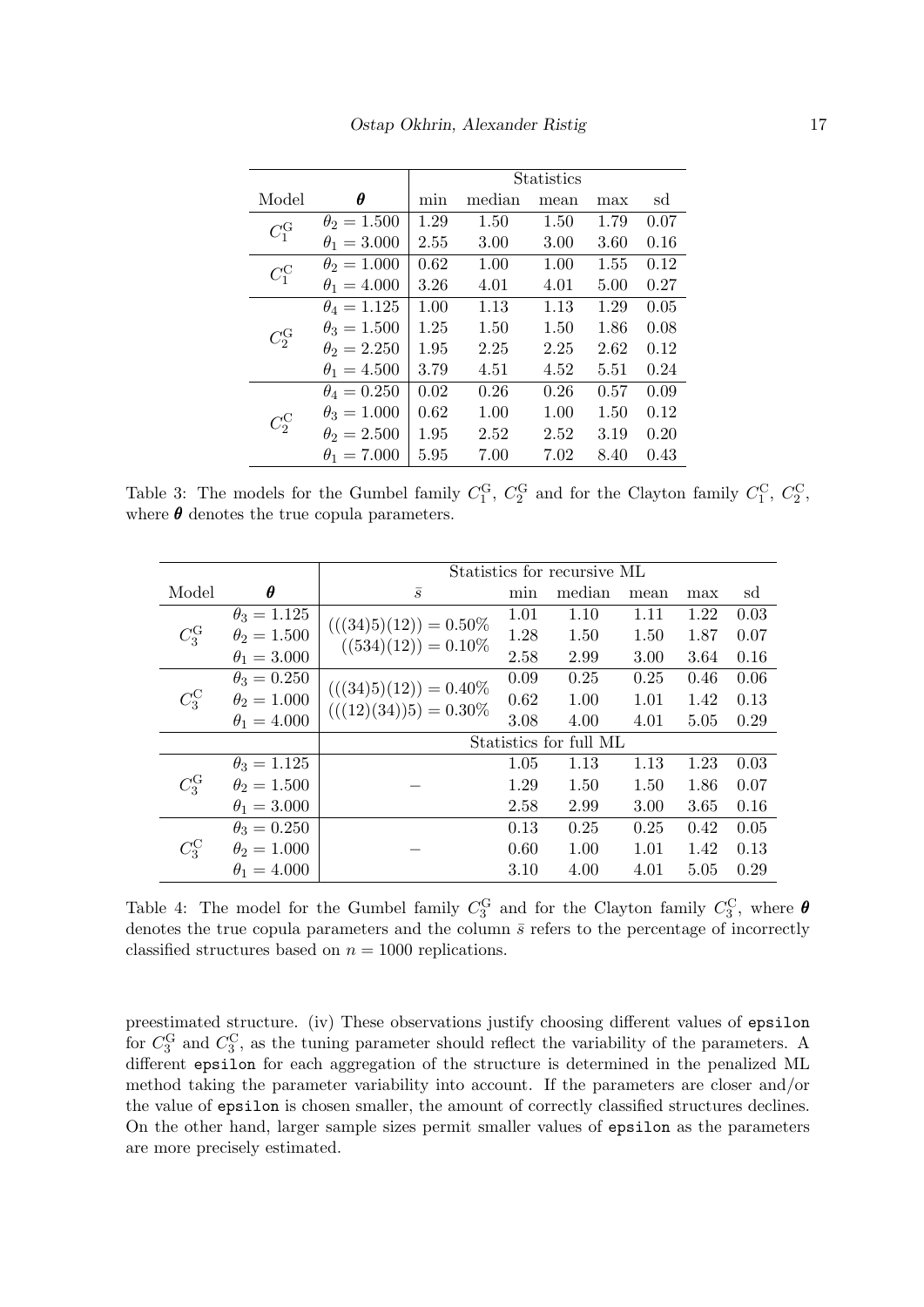| Family  | $s(\theta) = s(\theta_0)$ | $\tau(\theta_1)$ (sd) | $\tau(\theta_2)$ (sd) | $\#\{\theta\}$ |
|---------|---------------------------|-----------------------|-----------------------|----------------|
| Clayton | 0.82                      | 0.70(0.01)            | 0.30(0.02)            | 3.04           |
| Frank   | 0.85                      | 0.70(0.01)            | 0.30(0.02)            | 3.03           |
| Gumbel  | 0.85                      | 0.70(0.01)            | 0.30(0.02)            | 3.02           |
| Joe     | 0.88                      | 0.70(0.01)            | 0.30(0.02)            | 3.04           |

<span id="page-17-0"></span>Table 5:  $s(\hat{\theta}) = s(\theta_0)$  reports the fraction of correctly specified structures,  $\tau(\hat{\theta}_k)$  (sd),  $k =$ 1, 2, refers to the sample average of Kendall's  $\tau(\cdot)$  evaluated at the estimates and sd to the sample standard deviation thereof. If the structure is misspecified,  $\#\{\hat{\theta}\}\$  gives the number of parameters on average included in the misspecified HAC. Monte Carlo sample size is 250.

#### Penalized ML

In order to compare the results of the simulation study among Archimedean families (Clayton, Frank, Gumbel, Joe), let  $\tau : \Theta \to [0,1]$  transform the parameter  $\theta \in \Theta$  into Kendall's correlation coefficient. We illustrate the performance of the estimation procedure for two types of models:

(i) 5-dimensional HAC with  $((U_3, U_3, U_5)_{\theta_1}, U_1, U_2)_{\theta_2}$ , where  $\theta_1 = \tau^{-1}(0.7)$  and  $\theta_2 = \tau^{-1}(0.3)$ refer to the group specific dependence parameter of the random vectors  $(U_3, U_4, U_5)^\top$  and  $(U_1, U_1, U_2)$  respectively, where  $U_1 = \phi_{\theta_1} [3\phi_{\theta_1}^{-1}]$  $\theta_{\theta_1}^{-1}\{\max(U_3, U_4, U_5)\}\]$ . The parameters in terms of Kendall's  $\tau(\cdot)$  are chosen as in [Segers and Uyttendaele](#page-21-16) [\(2014,](#page-21-16) Section 8.1) for 4-variate HAC. The sample size is 250. Table [5](#page-17-0) summarizes the results of the 5-dimensional setup. The true structure is found in more than 82% of the cases and the parameters are unbiasedly estimated with a small empirical standard deviation. If the true structure is not identified, HAC are constructed from 3 parameters in most of the cases as shown in the last column of Table [5.](#page-17-0) Note that a correct classification of the structure requires several aggregation steps, which enlarges the room for mistakes. We would like to emphasize that the results are sensitive with respect to the selection of the tuning parameters of the penalty function. In practice, these parameters are computed by a global stochastic optimization algorithm namely simulated annealing. In our experiments, the longer the simulated annealing algorithm iterates the more precise are the estimation results with respect to a correct specification of the structure. However, more iterations make the entire procedure more computationally intensive. Furthermore, the PML procedure depends on the diagonal element of an estimate of the Fisher information matrix. In our experiments, the estimtors are not sensitive with respect to the estimator of the information matrix, i.e., the outer score product based estimator performs as good as the Hessian based estimator.

(ii) As  $\tau(\cdot)$  is a non-linear transformation, we investigate differences in the aggregation performance for different strength of dependence. In detail, we consider 3-dimensional HAC  $((U_2, U_3)_{\theta_\ell}, U_1)_{\theta_{k(\ell)}}$ , where  $\theta_\ell$  refers to the dependence between  $(U_2, U_3)^\top$  and  $\theta_{k(\ell)}$  to the dependence of between  $(U_{\ell}, U_1)^{\top}$ , with  $U_{\ell} = \phi_{\theta_{\ell}}[2\phi_{\theta_{\ell}}^{-1}]$  $\overline{\theta}_{\ell}^{-1} \{\max(U_2, U_3)\}$ . The parameters are chosen such that  $\theta_{\ell} = \tau^{-1}(\omega_{\ell})$ , with  $\omega_{\ell} \in \{0.9, 0.7, 0.5, 0.3, 0.1\}$ , and  $\theta_{k(\ell)} = \tau^{-1}(\omega_{k(\ell)})$ , with  $k(\ell) = \ell, \ldots, 5$ . The sample size is 100. The major findings of the 3-dimensional setting are presented in Table [6.](#page-18-0) In contrast to the previous simulation study, there is only one possible error source to obtain a misspecified structure. The penalized estimator is overall unbiased and the correct structure is detected in most of the cases, especially if the distance between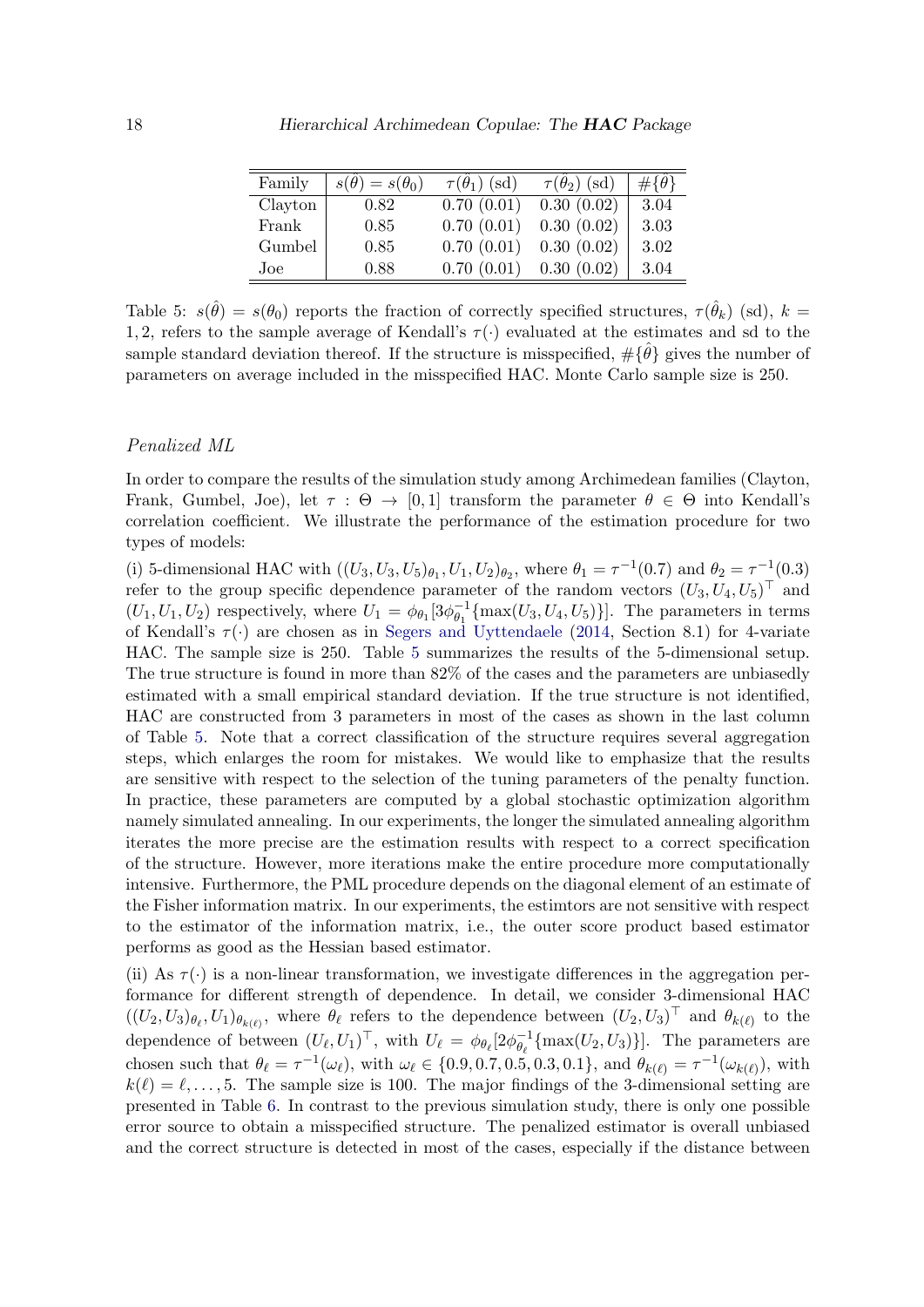|                            |                         |                               | Clayton                             |                                  |                               | Frank                               |                                  |
|----------------------------|-------------------------|-------------------------------|-------------------------------------|----------------------------------|-------------------------------|-------------------------------------|----------------------------------|
| $\tau(\theta_{k(\ell),0})$ | $\tau(\theta_{\ell,0})$ | $s(\hat{\theta})=s(\theta_0)$ | $\tau(\hat{\theta}_{k(\ell)})$ (sd) | $\tau(\hat{\theta}_{\ell})$ (sd) | $s(\hat{\theta})=s(\theta_0)$ | $\tau(\hat{\theta}_{k(\ell)})$ (sd) | $\tau(\hat{\theta}_{\ell})$ (sd) |
| 0.10                       | 0.10                    | 0.31                          | 0.12(0.03)                          | 0.12(0.03)                       | 0.83                          | $\overline{0.10(0.09)}$             | 0.10(0.09)                       |
| $0.10\,$                   | 0.30                    | 0.93                          | 0.10(0.05)                          | 0.30(0.05)                       | 0.77                          | 0.09(0.14)                          | 0.31(0.05)                       |
| 0.10                       | 0.50                    | $1.00\,$                      | 0.10(0.05)                          | 0.50(0.03)                       | $1.00\,$                      | 0.11(0.14)                          | 0.50(0.03)                       |
| 0.10                       | 0.70                    | $1.00\,$                      | 0.10(0.05)                          | 0.70(0.02)                       | $1.00\,$                      | 0.10(0.15)                          | 0.70(0.01)                       |
| 0.10                       | 0.90                    | $1.00\,$                      | 0.10(0.05)                          | 0.90(0.01)                       | $1.00\,$                      | 0.11(0.13)                          | 0.91(0.00)                       |
| $0.30\,$                   | 0.30                    | 0.88                          | 0.30(0.03)                          | 0.30(0.03)                       | $0.88\,$                      | 0.30(0.04)                          | $\overline{0.30}$ $(0.04)$       |
| $0.30\,$                   | $0.50\,$                | 0.98                          | 0.30(0.04)                          | 0.50(0.03)                       | $\rm 0.93$                    | 0.30(0.05)                          | 0.50(0.02)                       |
| $0.30\,$                   | 0.70                    | $1.00\,$                      | 0.30(0.05)                          | 0.70(0.02)                       | 1.00                          | 0.30(0.06)                          | 0.70(0.01)                       |
| 0.30                       | 0.90                    | $1.00\,$                      | 0.30(0.05)                          | 0.90(0.01)                       | 1.00                          | 0.25(0.06)                          | 0.92(0.00)                       |
| $0.50\,$                   | 0.50                    | 0.89                          | 0.05(0.02)                          | 0.05(0.02)                       | 0.88                          | 0.50(0.02)                          | 0.50(0.02)                       |
| $0.50\,$                   | 0.70                    | $1.00\,$                      | 0.50(0.03)                          | 0.70(0.02)                       | $1.00\,$                      | 0.50(0.03)                          | 0.70(0.01)                       |
| $0.50\,$                   | 0.90                    | $1.00\,$                      | 0.50(0.03)                          | 0.90(0.01)                       | $1.00\,$                      | 0.47(0.03)                          | 0.91(0.00)                       |
| 0.70                       | 0.70                    | 0.90                          | 0.70(0.02)                          | 0.70(0.02)                       | 0.90                          | 0.70(0.01)                          | 0.70(0.01)                       |
| 0.70                       | 0.90                    | 1.00                          | 0.70(0.02)                          | 0.90(0.01)                       | 1.00                          | 0.69(0.01)                          | 0.90(0.00)                       |
| 0.90                       | 0.90                    | 0.84                          | 0.90(0.01)                          | 0.90(0.01)                       | 0.86                          | 0.90(0.00)                          | 0.90(0.00)                       |
|                            |                         |                               | Gumbel                              |                                  |                               | Joe                                 |                                  |
| $0.10\,$                   | $\overline{0.10}$       | 0.87                          | 0.10(0.01)                          | 0.10(0.01)                       | 0.87                          | 0.10(0.02)                          | 0.10(0.01)                       |
| $0.10\,$                   | 0.30                    | 0.85                          | 0.09(0.01)                          | 0.31(0.02)                       | $\rm 0.91$                    | 0.09(0.02)                          | 0.31(0.02)                       |
| 0.10                       | 0.50                    | $1.00\,$                      | 0.10(0.02)                          | 0.50(0.02)                       | $1.00\,$                      | 0.10(0.02)                          | 0.50(0.02)                       |
| 0.10                       | 0.70                    | 1.00                          | 0.10(0.02)                          | 0.70(0.02)                       | $1.00\,$                      | 0.10(0.02)                          | 0.70(0.02)                       |
| 0.10                       | $0.90\,$                | 1.00                          | 0.10(0.02)                          | 0.90(0.01)                       | $1.00\,$                      | 0.11(0.02)                          | 0.90(0.01)                       |
| $0.30\,$                   | $\overline{0.30}$       | 0.90                          | 0.30(0.01)                          | 0.30(0.01)                       | 0.89                          | 0.30(0.02)                          | 0.30(0.02)                       |
| $0.30\,$                   | 0.50                    | 0.95                          | 0.30(0.02)                          | 0.50(0.02)                       | $0.98\,$                      | 0.30(0.03)                          | 0.50(0.02)                       |
| 0.30                       | 0.70                    | $1.00\,$                      | 0.30(0.02)                          | 0.70(0.02)                       | $1.00\,$                      | 0.30(0.03)                          | 0.70(0.02)                       |
| $0.30\,$                   | 0.90                    | $1.00\,$                      | 0.30(0.02)                          | 0.90(0.01)                       | 1.00                          | 0.30(0.03)                          | 0.90(0.01)                       |
| $0.50$                     | 0.50                    | $0.90\,$                      | 0.50(0.01)                          | 0.50(0.02)                       | 0.90                          | 0.50(0.02)                          | 0.50(0.02)                       |
| $0.50\,$                   | 0.70                    | $1.00\,$                      | 0.50(0.02)                          | 0.70(0.01)                       | $1.00\,$                      | 0.50(0.02)                          | 0.70(0.01)                       |
| $0.50\,$                   | 0.90                    | $1.00\,$                      | 0.50(0.02)                          | 0.90(0.01)                       | $1.00\,$                      | 0.50(0.02)                          | 0.90(0.01)                       |
| 0.70                       | 0.70                    | 0.90                          | 0.70(0.01)                          | 0.70(0.01)                       | 0.90                          | 0.70(0.01)                          | 0.70(0.01)                       |
| 0.70                       | 0.90                    | $1.00\,$                      | 0.70(0.02)                          | 0.90(0.01)                       | 1.00                          | 0.70(0.02)                          | 0.90(0.01)                       |
| 0.90                       | 0.90                    | 0.88                          | 0.90(0.01)                          | 0.90(0.01)                       | 0.86                          | 0.90(0.01)                          | 0.90(0.01)                       |

<span id="page-18-0"></span>Table 6: The columns  $\tau(\theta_{k(\ell),0})$  and  $\tau(\theta_{\ell,0})$  refer to parameter values in terms of Kendall's  $\tau(\cdot)$  at the lower and higher hierarchical level, respectively.  $s(\hat{\theta}) = s(\theta_0)$  reports the fraction of correctly specified structures,  $\tau(\hat{\theta}_{k(\ell)})$  (sd) and  $\tau(\hat{\theta}_{\ell})$  (sd) refer to the sample averages of Kendall's  $\tau(\cdot)$  evaluated at the estimate of the higher and lower hierarchical level and sd to the sample standard deviation thereof. Monte Carlo sample size is 100.

 $\tau(\theta_{k(\ell),0})$  and  $\tau(\theta_{\ell,0})$  is large. Nevertheless, the low classification rate of the 3-dimensional Archimedean Clayton copula  $(U1, U_2, U_3)_{\tau^{-1}(0,1)}$  should be mentioned as well as the bias of the estimator of the lower parameter of the Frank copula  $((U_2, U_3)_{\tau^{-1}(0.9)}, U_1)_{\tau^{-1}(0.3)}$ .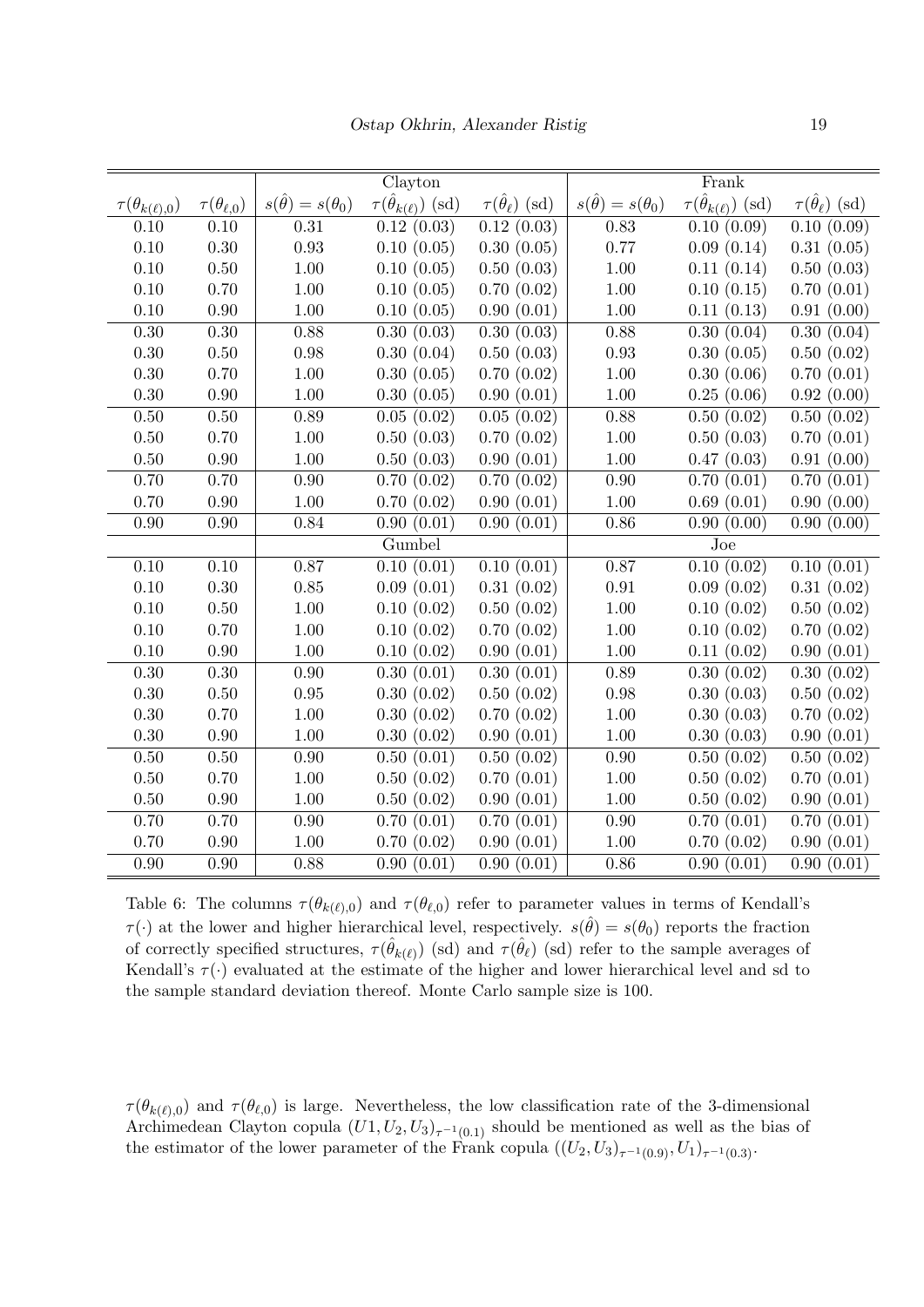# 5. Conclusion

<span id="page-19-7"></span>The HAC package focuses on the computationally efficient estimation of hierarchical Archimedean copulae, which are based on grouping binary structures within a recursive multi-stage ML procedure and on a predetermined structure respectively. In particular, the recursive procedures are computationally tractable, as the consecutive optimization of the log-likelihood avoids the singular optimization of the d-dimensional one with respect to several parameters. Since HAC permit modeling large-dimensional random vectors, the package provides a function for producing plots of the related 'hac' objects. According to the usual naming of distributions in R, we provide dHAC, pHAC and rHAC to compute the values of density- and distribution functions or to sample from arbitrary HAC. Finally, the accuracy of the methods has been shown in a small simulation study.

### Acknowledgments

The authors are grateful to the editors of the Journal of Statistical Software and two anonymous referees for several helpful comments and suggestions. The research was supported by the Deutsche Forschungsgemeinschaft through the CRC 649 "Economic Risk", Humboldt-Universität zu Berlin and the International Research Training Group 1792.

# References

- <span id="page-19-1"></span>Acar EF, Craiu RV, Yao F (2011). "Dependence Calibration in Conditional Copulas: A Nonparametric Approach." Biometrics, 67(2), 445–453.
- <span id="page-19-2"></span>Bárdossy A (2006). "Copula-Based Geostatistical Models for Groundwater Quality Parameters." Water Resources Research,  $42(11)$ , 1-12.
- <span id="page-19-3"></span>Bárdossy A, Li J (2008). "Geostatistical Interpolation Using Copulas." Water Resources *Research*,  $44(7)$ , 1-15.
- <span id="page-19-8"></span>Chen X, Fan Y (2006). "Estimation and Model Selection of Semiparametric Copula-Based Multivariate Dynamic Models under Copula Misspecification." Journal of Econometrics,  $135(1-2), 125-154.$
- <span id="page-19-4"></span>Cherubini U, Luciano E, Vecchiato W (2004). Copula Methods in Finance. John Wiley & Sons, New York.
- <span id="page-19-5"></span>Dutang C (2014). "CRAN Task View: Probability Distributions." Version 2014-03-31, URL <http://CRAN.R-project.org/view=Distributions>.
- <span id="page-19-6"></span>Embrechts P, Lindskog F, McNeil AJ (2003). "Modeling Dependence with Copulas and Applications to Risk Management." In ST Rachev (ed.), Handbook of Heavy Tailed Distributions in Finance, pp. 329–384. Elsevier, North-Holland.
- <span id="page-19-0"></span>Embrechts P, McNeil AJ, Straumann D (1999). "Correlation and Dependence in Risk Management: Properties and Pitfalls." In Risk Management: Value at Risk and Beyond, pp. 176–223. Cambridge University Press.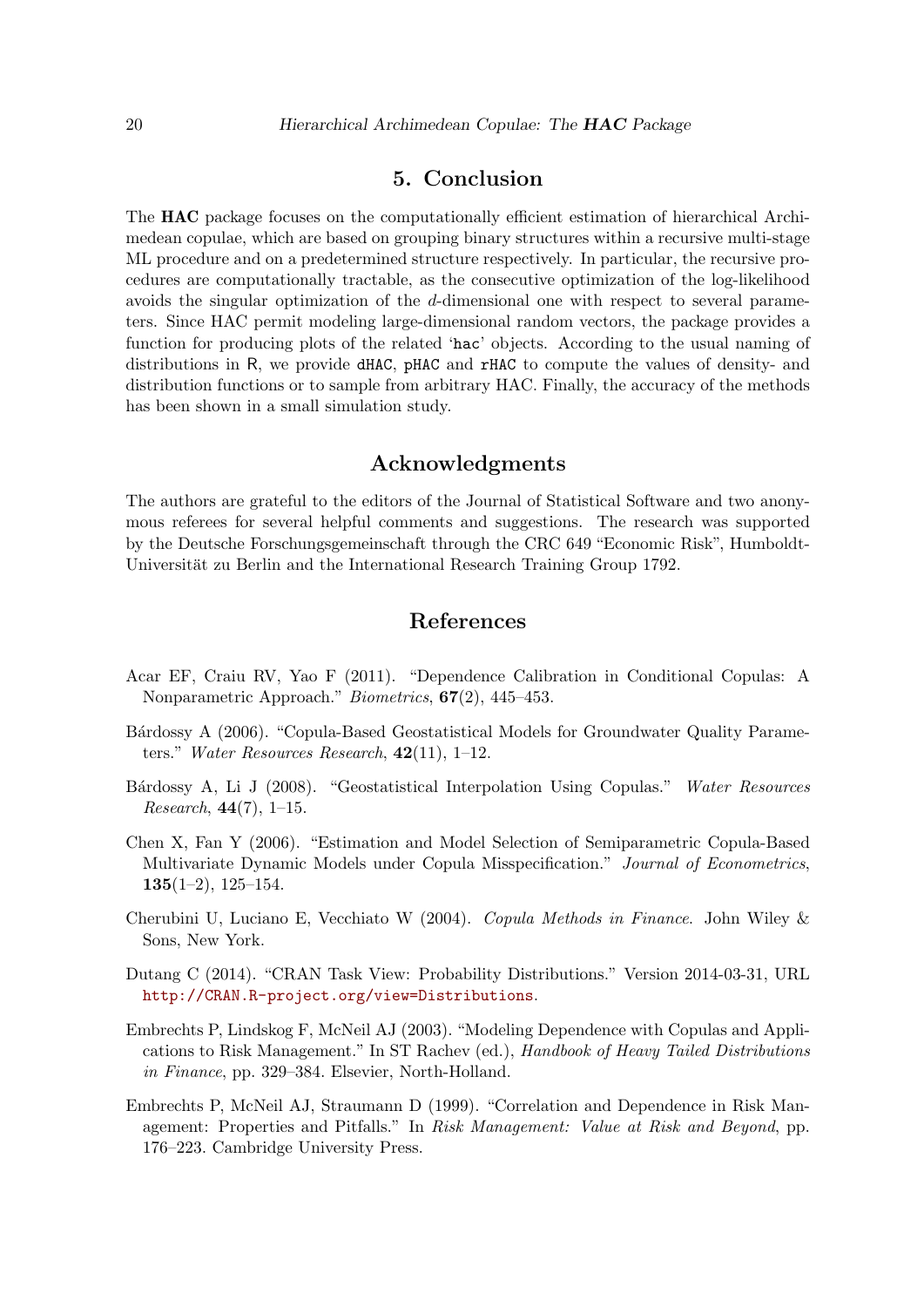- <span id="page-20-14"></span>Fan J, Li R (2001). "Variable Selection via Nonconcave Penalized Likelihood and Its Oracle Properties." Journal of the American Statistical Association, 96(456), 1348–1360.
- <span id="page-20-13"></span>Franke J, Härdle WK, Hafner C (2011). Statistics of Financial Markets: An Introduction. Universitext, 3rd edition. Springer-Verlag.
- <span id="page-20-1"></span>Genest C, Favre AC (2007). "Everything You Always Wanted to Know about Copula Modeling but Were Afraid to Ask." Journal of Hydrologic Engineering, 12(4), 347–368.
- <span id="page-20-16"></span>Genest C, Rémillard B, Beaudoin D (2009). "Goodness-of-Fit Tests for Copulas: A Review and a Power Study." Insurance: Mathematics and Economics, 44(2), 199–213.
- <span id="page-20-11"></span>Górecki J, Hofert M, Holeňa M (2014). "On the Consistency of an Estimator for Hierarchical Archimedean Copulas." In J Talašová, J Stoklasa, T Talášek (eds.), 32nd International Conference on Mathematical Methods in Economics, pp. 239–244. Palacký University, Olomouc.
- <span id="page-20-15"></span>Hofert M (2008). "Sampling Archimedean Copulas." Computational Statistics & Data Analysis, 52(12), 5163–5174.
- <span id="page-20-9"></span>Hofert M (2011). "Efficiently Sampling Nested Archimedean Copulas." Computational Statistics  $\mathcal C$  Data Analysis, 55(1), 57-70.
- <span id="page-20-8"></span>Hofert M, Kojadinovic I, Maechler M, Yan J (2014). *copula: Multivariate Dependence with* Copulas. R package version 0.999-9, URL <http://CRAN.R-project.org/package=copula>.
- <span id="page-20-7"></span>Hofert M, Maechler M (2011). "Nested Archimedean Copulas Meet R: The nacopula Package." Journal of Statistical Software, 39(9), 1–20. URL <http://www.jstatsoft.org/v39/i09/>.
- <span id="page-20-10"></span>Hofert M, Maechler M (2012). nacopula: Nested Archimedean Copulas. R package version 0.8-1, URL <http://CRAN.R-project.org/package=nacopula>.
- <span id="page-20-5"></span>Jaworski P, Durante F, Härdle WK (2013). Copulae in Mathematical and Quantitative Finance, volume 213 of *Lecture Notes in Statistics*. Springer-Verlag.
- <span id="page-20-4"></span>Joe H (1997). Multivariate Models and Dependence Concepts. Chapman & Hall, London.
- <span id="page-20-2"></span>Junker M, May A (2005). "Measurement of Aggregate Risk with Copulas." Econometrics Journal, 8(3), 428–454.
- <span id="page-20-6"></span>Kojadinovic I, Yan J (2010). "Modeling Multivariate Distributions with Continuous Margins Using the copula R Package." Journal of Statistical Software, 34(9), 1-20. URL [http:](http://www.jstatsoft.org/v34/i09/) [//www.jstatsoft.org/v34/i09/](http://www.jstatsoft.org/v34/i09/).

<span id="page-20-0"></span>Lakhal-Chaieb ML (2010). "Copula Inference under Censoring." Biometrika, 97(2), 505–512.

- <span id="page-20-3"></span>Li DX (2000). "On Default Correlation: A Copula Function Approach." Journal of Fixed Income, 9(4), 43–54.
- <span id="page-20-12"></span>McNeil AJ (2008). "Sampling Nested Archimedean Copulas." Journal of Statistical Computation and Simulation,  $78(6)$ , 567-581.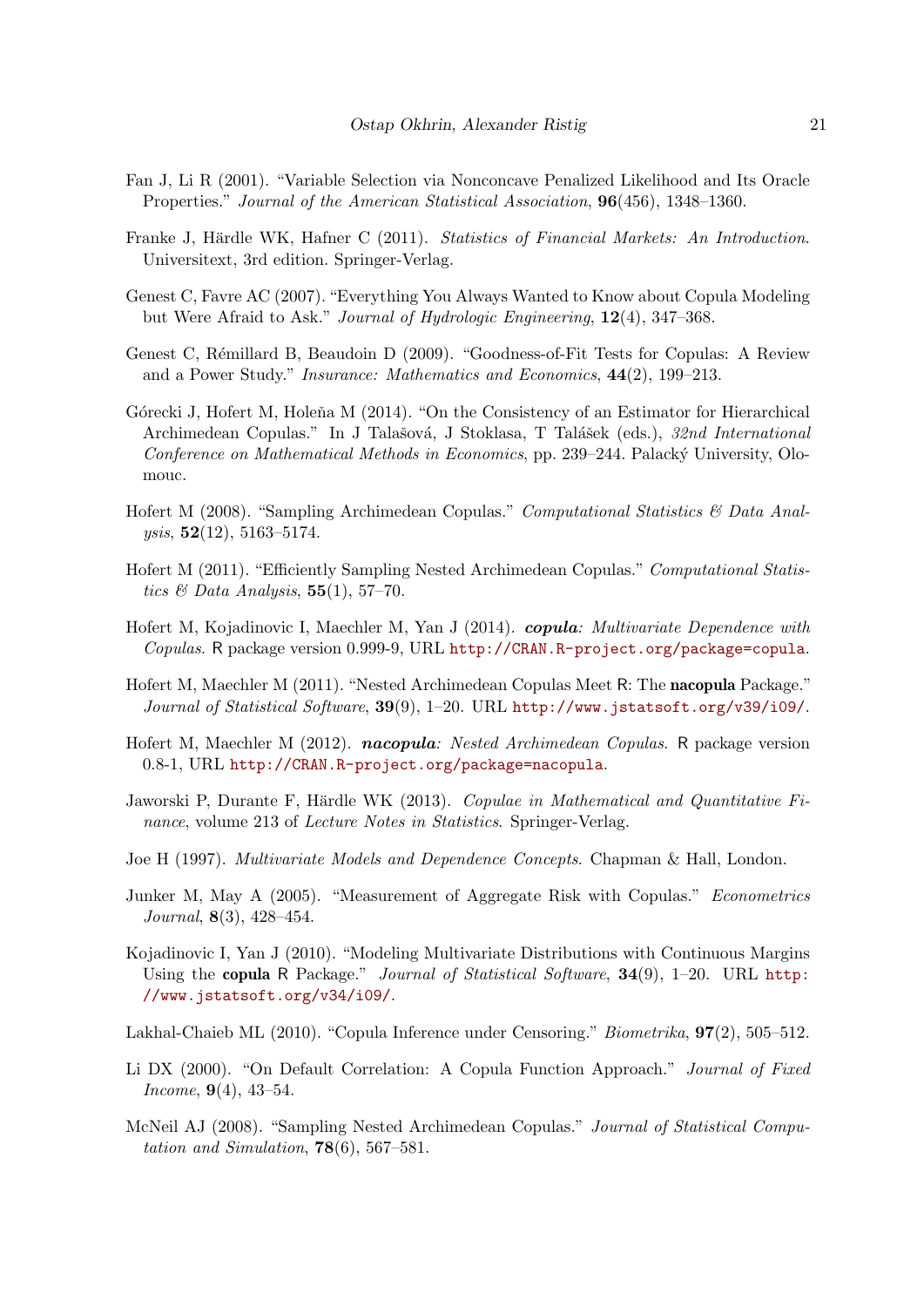- <span id="page-21-13"></span>McNeil AJ, Nešlehová J (2009). "Multivariate Archimedean Copulas, d-Monotone Functions and  $l_1$  Norm Symmetric Distributions." The Annals of Statistics,  $37(5b)$ ,  $3059-3097$ .
- <span id="page-21-8"></span>McNeil AJ, Ulman S (2011). *ORMlib: Provides R Language Code to Examine Quantitative* Risk Management Concepts. R package version 1.4.5.1, URL [http://CRAN.R-project.](http://CRAN.R-project.org/pacakge=QRMlib/) [org/pacakge=QRMlib/](http://CRAN.R-project.org/pacakge=QRMlib/).
- <span id="page-21-0"></span>Mendes BVM, Souza RM (2004). "Measuring Financial Risks with Copulas." International Review of Financial Analysis, 13(1), 53–77.
- <span id="page-21-2"></span>Nelsen RB (2006). An Introduction to Copulas. 2nd edition. Springer-Verlag, New York.
- <span id="page-21-11"></span>Okhrin O, Okhrin Y, Schmid W (2013a). "On the Structure and Estimation of Hierarchical Archimedean Copulas." Journal of Econometrics, 173(2), 189–204.
- <span id="page-21-7"></span>Okhrin O, Okhrin Y, Schmid W (2013b). "Properties of Hierarchical Archimedean Copulas." Statistics & Risk Modeling,  $30(1)$ ,  $21-54$ .
- <span id="page-21-12"></span>Okhrin O, Ristig A (2014a). "Hierarchical Archimedean Copulae: The HAC Package." Journal of Statistical Software, 58(4), 1–20. URL <http://www.jstatsoft.org/v58/i04/>.
- <span id="page-21-10"></span>Okhrin O, Ristig A (2014b).  $HAC$ : Estimation, Simulation and Visualization of Hierarchical Archimedean Copulae (HAC). R package version 0.3-2, URL [http://CRAN.R-project.](http://CRAN.R-project.org/package=HAC) [org/package=HAC](http://CRAN.R-project.org/package=HAC).
- <span id="page-21-15"></span>Okhrin O, Ristig A, Sheen J, Truck S (2015). "Conditional Systemic Risk with Penalized ¨ Copula." SFB 649 Discussion Paper 2015-038, Sonderforschungsbereich 649, Humboldt Universität zu Berlin, Germany.
- <span id="page-21-9"></span>Pfaff B, McNeil A (2013). **QRM:** Provides R Language Code to Examine Quantitative Risk Management Concepts. R package version 0.4-9, URL [http://CRAN.R-project.org/](http://CRAN.R-project.org/package=QRM) [package=QRM](http://CRAN.R-project.org/package=QRM).
- <span id="page-21-3"></span>R Core Team (2014). R: A Language and Environment for Statistical Computing. R Foundation for Statistical Computing, Vienna, Austria. URL <http://www.R-project.org/>.
- <span id="page-21-14"></span>Rezapour M (2015). "On the Construction of Nested Archimedean Copulas for d-Monotone Generators." Statistics & Probability Letters,  $101(0)$ , 21–32.
- <span id="page-21-6"></span>Savu C, Trede M (2010). "Hierarchies of Archimedean Copulas." Quantitative Finance, 10(3), 295–304.
- <span id="page-21-16"></span>Segers J, Uyttendaele N (2014). "Nonparametric Estimation of the Tree Structure of a Nested Archimedean Copula." Computational Statistics & Data Analysis, 72(0), 190–204.
- <span id="page-21-1"></span>Sklar A (1959). "Fonctions de Répartition à  $n$  Dimension et Leurs Marges." *Publications de* l'Institut de Statistique de l'Université de Paris, 8, 299–231.
- <span id="page-21-5"></span>Whelan N (2004). "Sampling from Archimedean Copulas." Quantitative Finance, 4(3), 339– 352.
- <span id="page-21-4"></span>Wuertz D, et al. (2013).  $fCopulae:$  Rmetrics – Dependence Structures with Copulas. R package version 3000.79, URL <http://CRAN.R-project.org/package=fCopulae>.